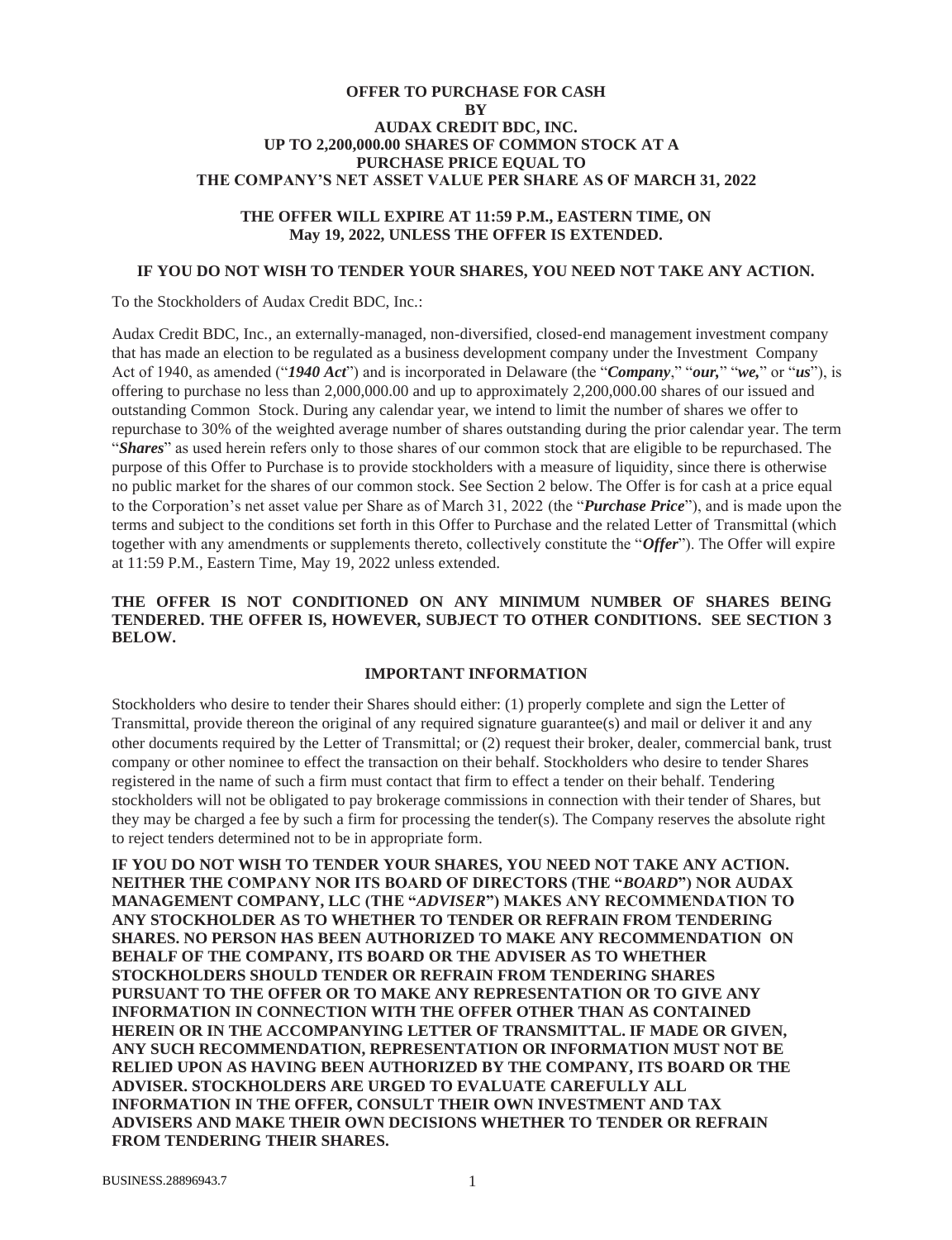**Neither the Securities and Exchange Commission (the "***SEC***") nor any state securities commission nor any other regulatory authority has approved or disapproved of these transactions or determined if the information contained herein is truthful or complete. Any representation to the contrary is a criminal offense.**

*The Offer does not constitute an offer to buy or the solicitation of an offer to sell securities in any circumstances or jurisdiction in which such offer or solicitation is unlawful. The delivery of the materials pertaining to the Offer shall not under any circumstances create any implication that the information contained therein is current as of any time subsequent to the date of such information.*

## **The Date of this Offer to Purchase is April 22, 2022.**

## **SUMMARY TERM SHEET**

#### (Section references are to this Offer to Purchase)

This Summary Term Sheet highlights the material information concerning this Offer. For a more complete discussion of the terms and conditions of the Offer, you should read carefully the entire Offer to Purchase and the related Letter of Transmittal.

## **What is the Offer?**

We are offering to purchase no less than 2,000,000.00 and up to approximately 2,200,000.00 Shares. During any calendar year, we intend to limit the number of shares that we offer to repurchase to 30% of the weighted average number of shares outstanding during the prior calendar year. The Offer is for cash at a price equal to the Corporation's net asset value per Share as of March 31, 2022 (the "*Purchase Price*").

#### **Why is the Company making the tender offer?**

The Offer is designed to provide a measure of liquidity to our stockholders since there is otherwise no current public market. On April 22, 2022 the Board amended the Corporation's authorized share repurchase program, and this is the first repurchase offer made pursuant to that authorization. See Section 2 below.

#### **When will the Offer expire, and may the Offer be extended?**

• The Offer will expire at 11:59 P.M., Eastern Time, on May 19, 2022 unless extended. We may extend the period of time the Offer will be open by issuing a press release or making some other public announcement by no later than the next business day after the Offer otherwise would have expired. See Section 14 below.

#### **What is the most recent public offering price per share?**

The Company is not publicly issuing new shares.

#### **Are there conditions to the Offer?**

• Yes. You must either tender at least 2.0% of the Shares that you own or all of the Shares that you own. If you choose to tender only a portion of your Shares, such redemption cannot cause the net assets under management of the Company to fall below \$350,000,000.00 following the tender of Shares for repurchase. If the amount of repurchase requests exceeds the number of Shares we seek to repurchase, we will repurchase shares on a pro-rata basis. As a result, we may repurchase less than the full amount of Shares that you request to have repurchased. If we do not repurchase the full amount of your Shares that you have requested to be repurchased, or we determine not to repurchase our Shares, you may not be able to dispose of your Shares. Any periodic repurchase offers will be subject in part to our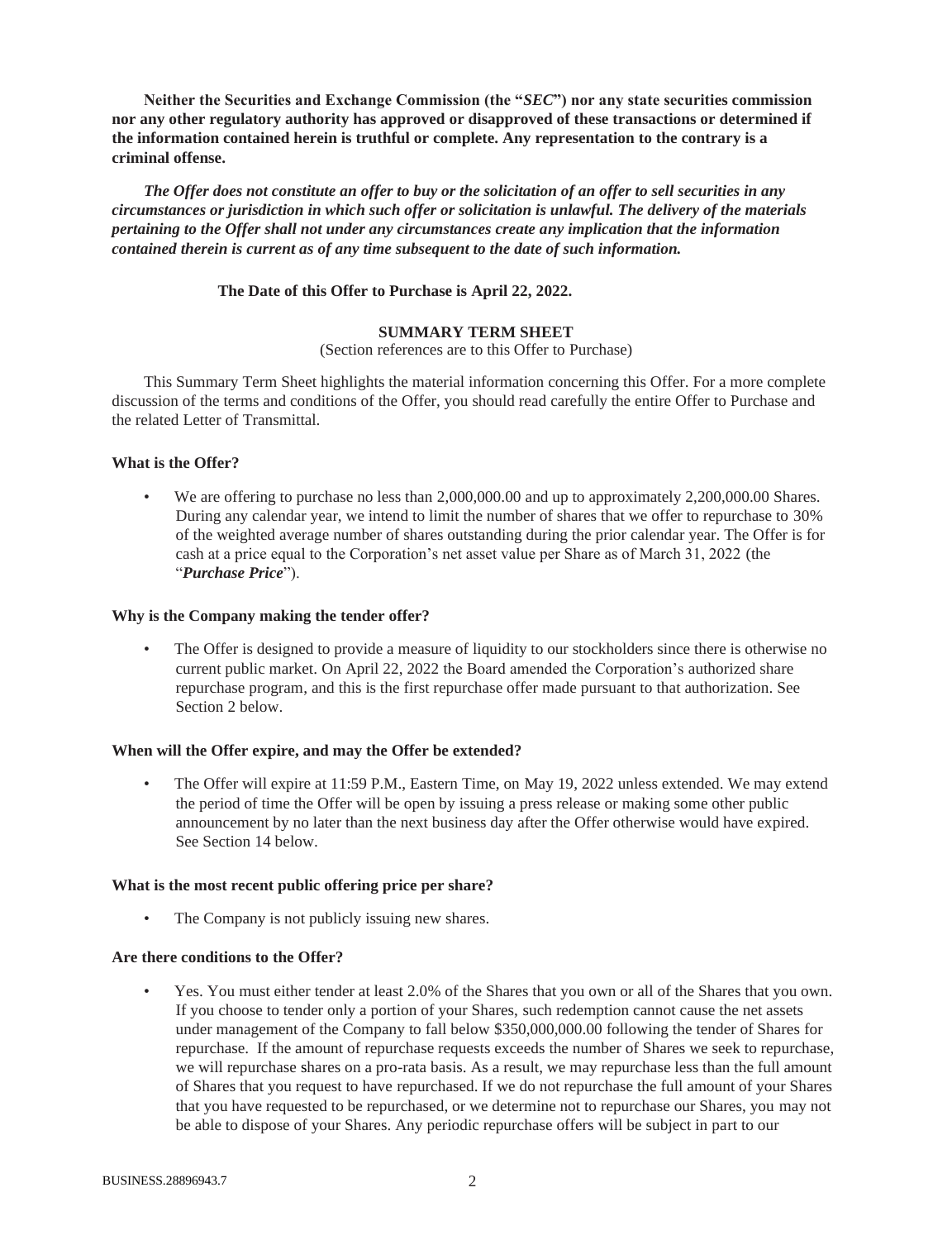available cash and compliance with the 1940 Act. See Section 3 below for a more complete description of the conditions to the Offer.

## **How do I tender my Shares?**

• If you own Shares that are registered in your name, you should obtain the Offer, which consists of the Offer to Purchase, the related Letter of Transmittal and any amendments or supplements thereto. Once you receive these materials, you should read them. If you should decide to tender, complete a Letter of Transmittal and submit any other documents required by the Letter of Transmittal. These materials must be received by us at the address listed on page 8, in proper form, before 11:59 P.M., Eastern Time, on May 19, 2022 (unless the Offer is extended by us, in which case the new deadline will be as stated in the public announcement of the extension). If your Shares are held by a broker, dealer, commercial bank, trust company or other nominee (e.g., in "street name"), you should contact that firm to obtain the package of information necessary to make your decision, and you can only tender your Shares by directing that firm to complete, compile and deliver the necessary documents for submission to the Company by 11:59 P.M., Eastern Time, on May 19, 2022 (or, if the Offer is extended, the expiration date as extended). See Section 4 below.

## **Is there any cost to tender?**

• There is no cost charged by us in connection with this Offer. Your broker dealer, commercial bank, trust company or other nominee may charge you fees according to its individual policies. See the Letter of Transmittal.

## **May I withdraw my Shares after I have tendered them and, if so, by when?**

• Yes, you may withdraw your Shares at any time prior to the expiration of the Offer (including any extension period) by submitting a Notice of Withdrawal to us at the address listed on page 8. In addition, you may withdraw your tendered Shares any time after June 21, 2022 (which is forty (40) business days after the commencement of the Offer), if they have not been accepted for payment by that date. See Section 5 below.

#### **How do I withdraw tendered Shares?**

• A notice of withdrawal of tendered Shares must be timely received by us. Such notice should specify the name of the stockholder who tendered the Shares, the number of Shares being withdrawn and other information. See Section 5 below and the Form of Notice of Withdrawal which accompanies this Offer as Exhibit  $99(a)(1)(C)$ .

#### **May I place any conditions on my tender of Shares?**

• No.

## **Is there a limit on the number of Shares I may tender?**

• No. However, a stockholder who tenders some but not all of his or her Shares for repurchase cannot cause the net assets under management of the Company to fall below \$350,000,000.00 following a tender of Shares for repurchase. See Section 1 below.

## **What if more than the amount of Shares offered for repurchase are tendered (and not timely withdrawn)?**

We will purchase duly tendered Shares from tendering stockholders pursuant to the terms and conditions of the Offer on a pro rata basis in accordance with the number of Shares tendered by each stockholder (and not timely withdrawn). We intend to limit the number of shares to be repurchased during this tender offer to the number of shares of common stock.

## **If I decide not to tender, how will the Offer affect the Shares I hold?**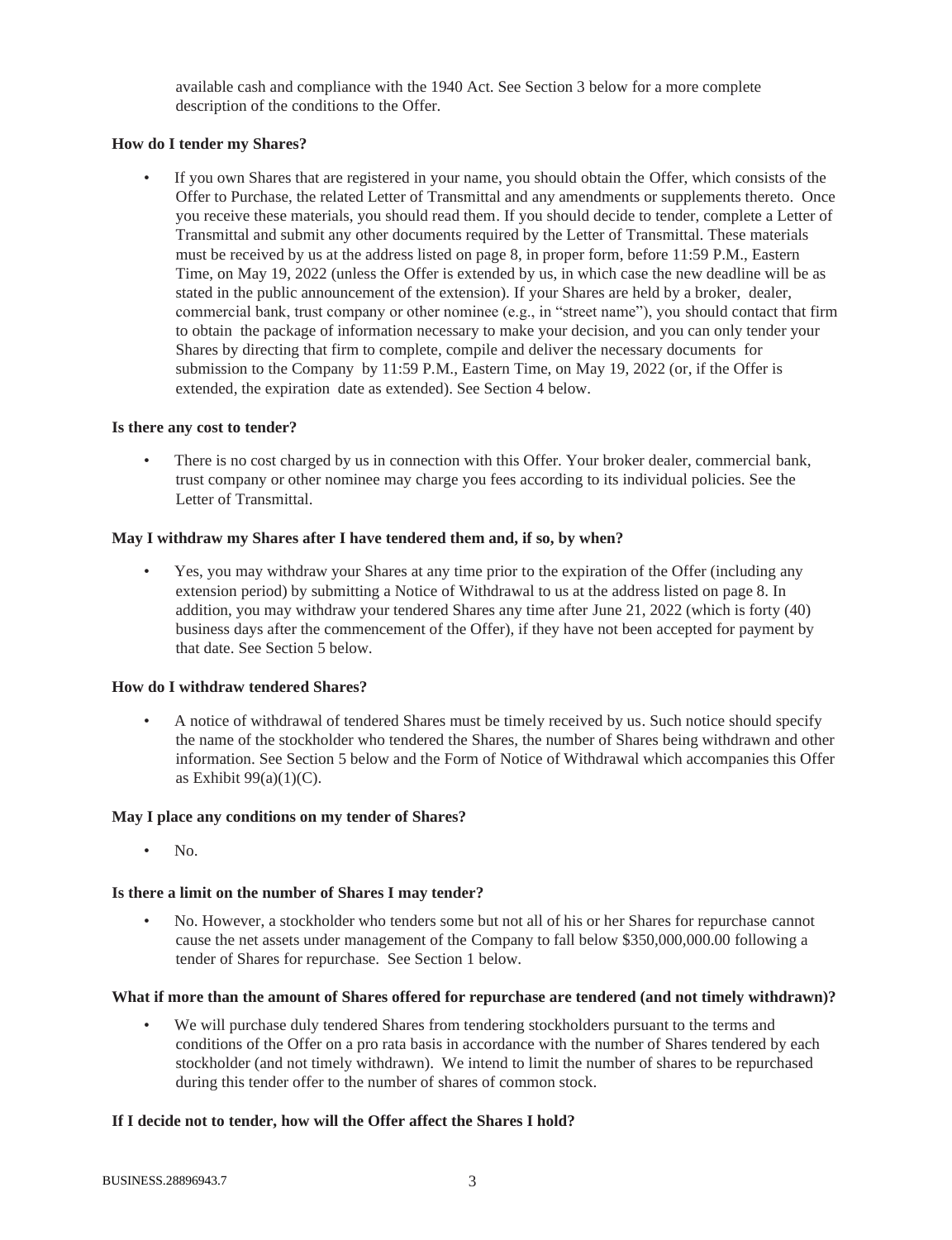• Your percentage ownership interest in the Company will increase after completion of the Offer. See Section 10 below.

## **Does the Company have the financial resources to make payment?**

Yes. See Section 7 below.

## **If Shares I tender are accepted by the Company, when will payment be made?**

Payment for properly tendered Shares (not timely withdrawn) will be made promptly following expiration of the Offer. See Section 6 below.

## **Is my sale of Shares in the Offer a taxable transaction?**

• Generally, yes. We anticipate that U.S. Stockholders, other than those who are tax-exempt, who sell Shares in the Offer will recognize gain or loss for U.S. federal income tax purposes generally equal to the difference between the cash they receive for the Shares sold and their adjusted basis in the Shares. The sale date for tax purposes will be the date we accept Shares for purchase. See Section 13 below for details, including the nature of such gain or loss and the possibility of other tax treatment. Section 13 also discusses the treatment of Non-U.S. Stockholders. Please consult your tax advisor as well.

## **Is the Company required to complete the Offer and purchase all Shares tendered, assuming the total Shares tendered are less than the total Shares offered?**

Under most circumstances, yes. There are certain circumstances, however, in which we will not be required to purchase any Shares tendered, as described in Section 3 below.

## **Is there any reason Shares tendered would not be accepted?**

We have reserved the right to reject any and all tenders determined by us not to be in appropriate form. For example, tenders will be rejected if the tender does not include original signature(s) or the original of any required signature guarantee(s).

## **How will tendered Shares be accepted for payment?**

• Properly tendered Shares will be accepted for payment promptly following expiration of the Offer. See Section 6 below.

## **What action need I take if I decide not to tender my Shares?**

None.

## **Does management encourage stockholders to participate in the Offer, and will they participate in the Offer?**

No. Neither we nor our Board nor the Adviser is making any recommendation to tender or not to tender Shares in the Offer. Based upon information provided or available to us, none of our directors, officers or affiliates intends to tender Shares in the Offer. The Offer does not, however, restrict the purchase of Shares pursuant to the Offer from any such person. See Section 9 below.

## **How do I obtain information?**

• Questions and requests for assistance or requests for additional copies of the Offer to Purchase, the Letter of Transmittal and all other Offer documents should be directed to Audax Credit BDC, Inc. as follows:

| Our website:   | www.audaxcreditbdc.com |
|----------------|------------------------|
| Our telephone: | $(212)$ 703-2700       |
| U.S. mail:     | Audax Credit BDC Inc.  |
|                | 320 Park Avenue        |
|                | 19th Floor             |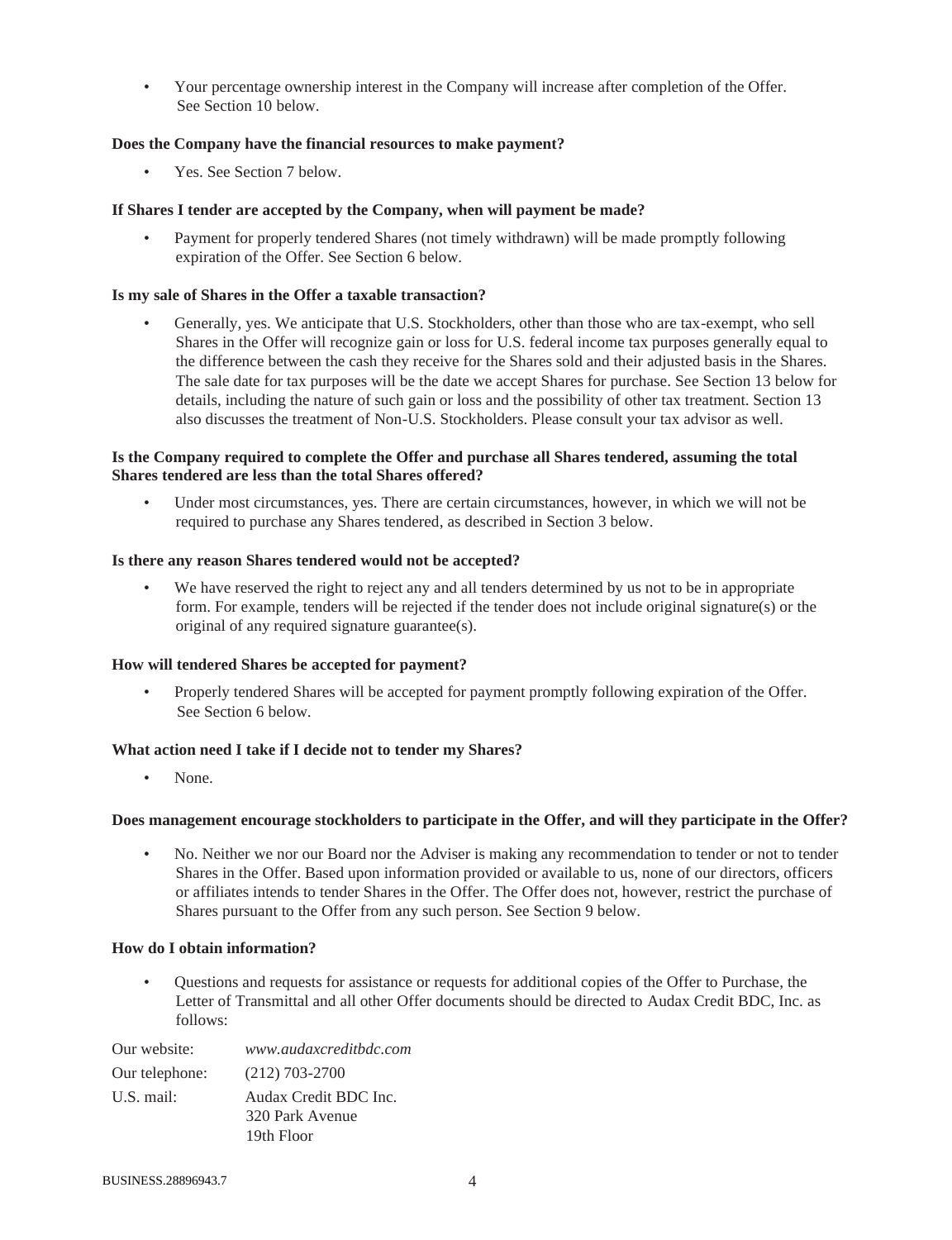## New York, NY 10022

If you do not own Shares directly, you should obtain this information and the documents from your broker, dealer, commercial bank, trust company or other nominee, as appropriate. You may also contact your broker, dealer, commercial bank, trust company or nominee for assistance concerning the Offer.

The Letter of Transmittal should be sent to the Company at the following address:

Audax Credit BDC Inc. 320 Park Avenue 19th Floor New York, NY 10022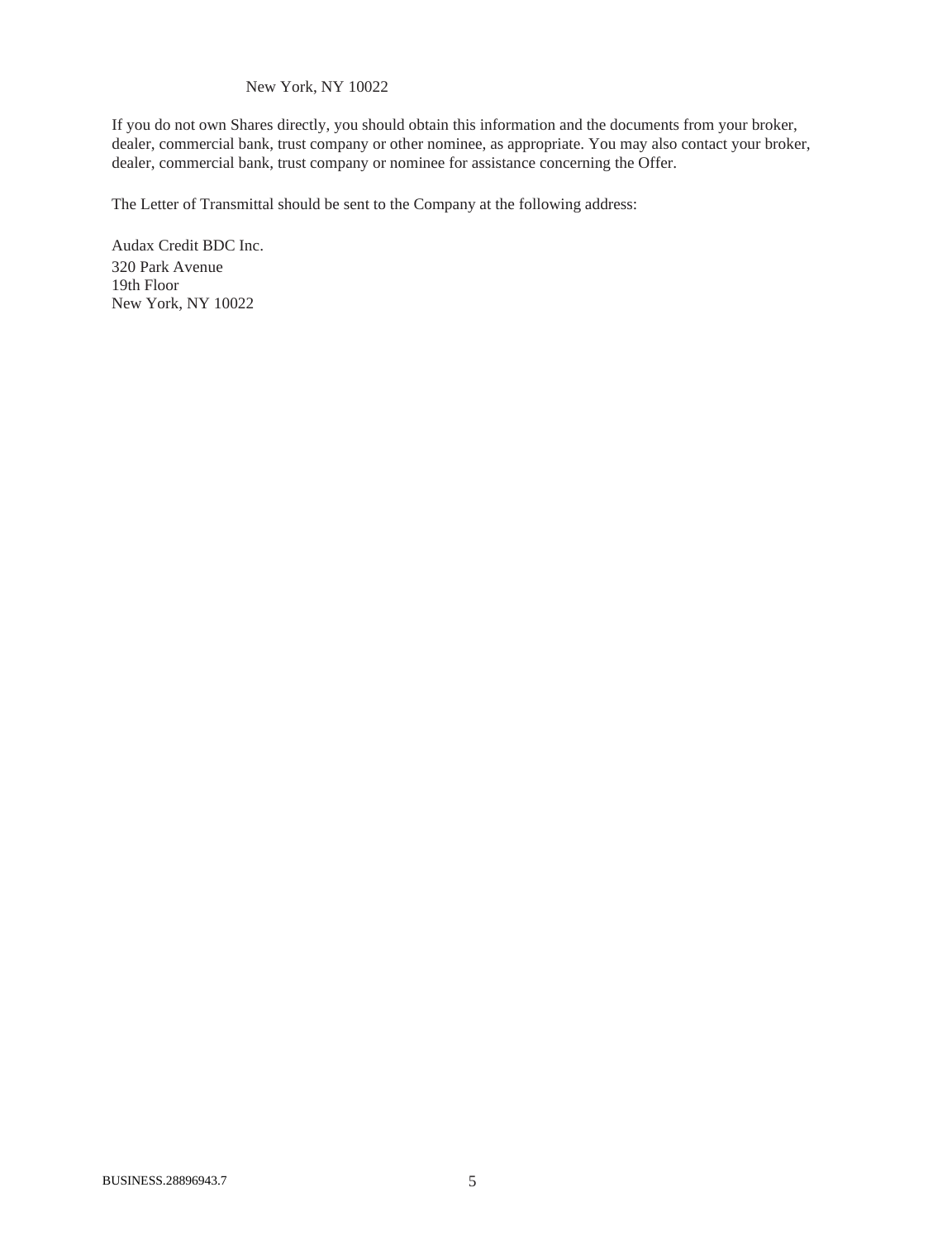# **TABLE OF CONTENTS**

| <b>Section</b>                                                                             | Page |
|--------------------------------------------------------------------------------------------|------|
|                                                                                            |      |
|                                                                                            |      |
|                                                                                            |      |
|                                                                                            |      |
|                                                                                            |      |
|                                                                                            |      |
|                                                                                            |      |
|                                                                                            |      |
|                                                                                            |      |
|                                                                                            |      |
|                                                                                            |      |
| 9. Interest of Directors, Executive Officers and Certain Related Persons; Transactions and |      |
|                                                                                            |      |
|                                                                                            |      |
|                                                                                            |      |
|                                                                                            |      |
|                                                                                            |      |
|                                                                                            |      |
|                                                                                            |      |
|                                                                                            |      |
|                                                                                            |      |
|                                                                                            |      |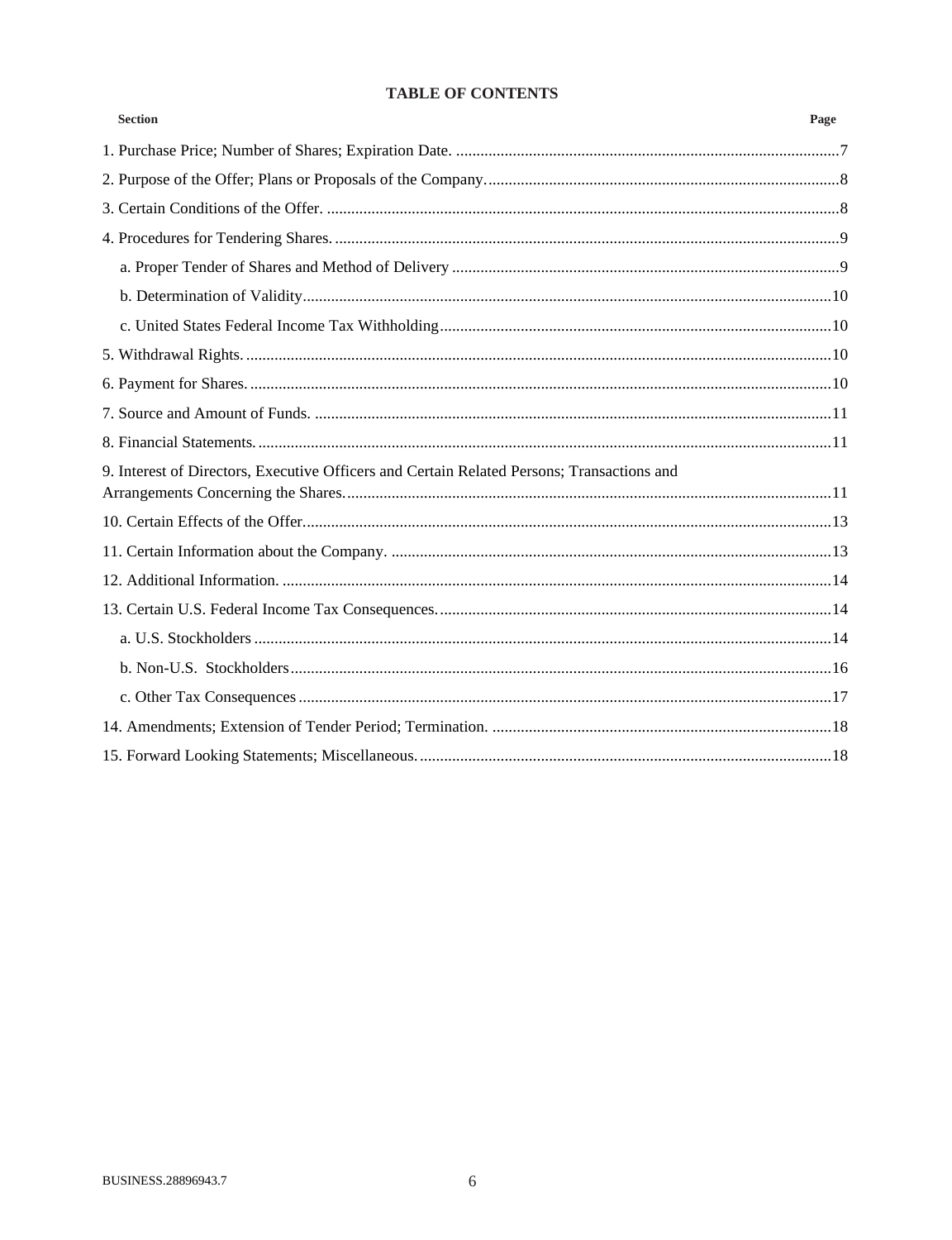#### <span id="page-6-0"></span>*1. Purchase Price; Number of Shares; Expiration Date.*

Audax Credit BDC Inc., an externally managed, non-diversified, closed-end management investment company that has made an election to be regulated as a business development company under the 1940 Act and is incorporated in Delaware, is offering to purchase no less than 2,000,000.00 and up to approximately 2,200,000.00 Shares. During any calendar year, we intend to limit the number of shares we offer to repurchase to 30% of the weighted average number of shares outstanding during the prior calendar year. The term "*Shares*" as used herein refers to all of our shares of common stock held by stockholders as of the date of this Offer. The purpose of the Offer is to provide stockholders with a measure of liquidity since there is otherwise no public market for our Shares. See Section 2 below. The Offer is for cash at a price equal to the Corporation's net asset value per Share as of March 31, 2022 (the "*Purchase Price*"). You will not receive interest on the Purchase Price under any circumstances.

If you wish to tender your Shares to be repurchased, you must either tender at least 2.0% of the Shares you purchased in the offering or all of the Shares that you own. If you choose to tender only a portion of your Shares, such redemption cannot cause the net assets under management of the company to fall below \$350,000,000.00 following a tender of Shares for repurchase. If more than the amount of Shares offered for repurchase are duly tendered pursuant to the Offer (and not withdrawn, as provided in Section 5 below), we will repurchase Shares on a pro-rata basis, in accordance with the number of Shares duly tendered by or on behalf of each stockholder (and not so withdrawn). As a result, we may repurchase less than the full amount of Shares that you request to have repurchased.

As of April 22, 2022, there were approximately 45,837,476.24 shares of our common stock issued and outstanding, which includes shares purchased by Audax Credit BDC, Inc., and shares of common stock issued pursuant to our DRIP, and there were 2 holders of record of our shares. Of these shares, we are offering to repurchase no less than 2,000,000.00 and up to approximately 2,200,000.00 shares. Certain of the holders of record are brokers, dealers, commercial banks, trust companies and other institutions that hold shares in nominee name on behalf of multiple beneficial owners.

The Offer will remain open until 11:59 P.M., Eastern Time, on May 19, 2022 (the "*Expiration Date*"), unless and until we, in our discretion, extend the period of time during which the Offer will remain open. If we extend the period of time during which the Offer remains open, the term "Expiration Date" will refer to the latest time and date at which the Offer expires. See Section 14 below for a description of our rights to extend, delay, terminate and/or amend the Offer.

We will publish a notice to all stockholders if we decide to extend, terminate supplement or amend the terms of the Offer. If the Offer is scheduled to expire within ten (10) business days from the date we notify you of a significant amendment to the Offer, we also intend to extend the Offer, if necessary, to ensure that the Offer remains open for at least five (5) business days after the date we publish notice of the amendment. To the extent the price at which Shares will be repurchased changes following the date tender offer materials were provided to you, we will extend the Offer by at least ten (10) business days.

A "business day" means any day other than a Saturday, Sunday or federal holiday and consists of the time period from 12:01 a.m. through midnight, Eastern Time.

In the judgment of our Board, including the independent directors, the Offer is in the best interests of the corporation and our stockholders and does not violate applicable law. Under the Delaware General Corporation Law, a Delaware corporation may not make a distribution to stockholders, including pursuant to our repurchase program, if, after giving effect to the distribution, (i) the corporation would not be able to pay its indebtedness in the ordinary course or (ii) the corporation's total assets would be less than its total liabilities plus, if applicable, preferential amounts payable on dissolution with respect to preferred stock.

The Board may also consider the following factors, among others, in making its determination regarding whether to cause us to offer to repurchase Shares and under what terms:

- the effect of such repurchases on our qualification as a regulated investment company (a "*RIC*") under the Internal Revenue Code of 1986, as amended (the "*Code*"), including the consequences of any necessary asset sales;
- the liquidity of our assets (including fees and costs associated with disposing of assets);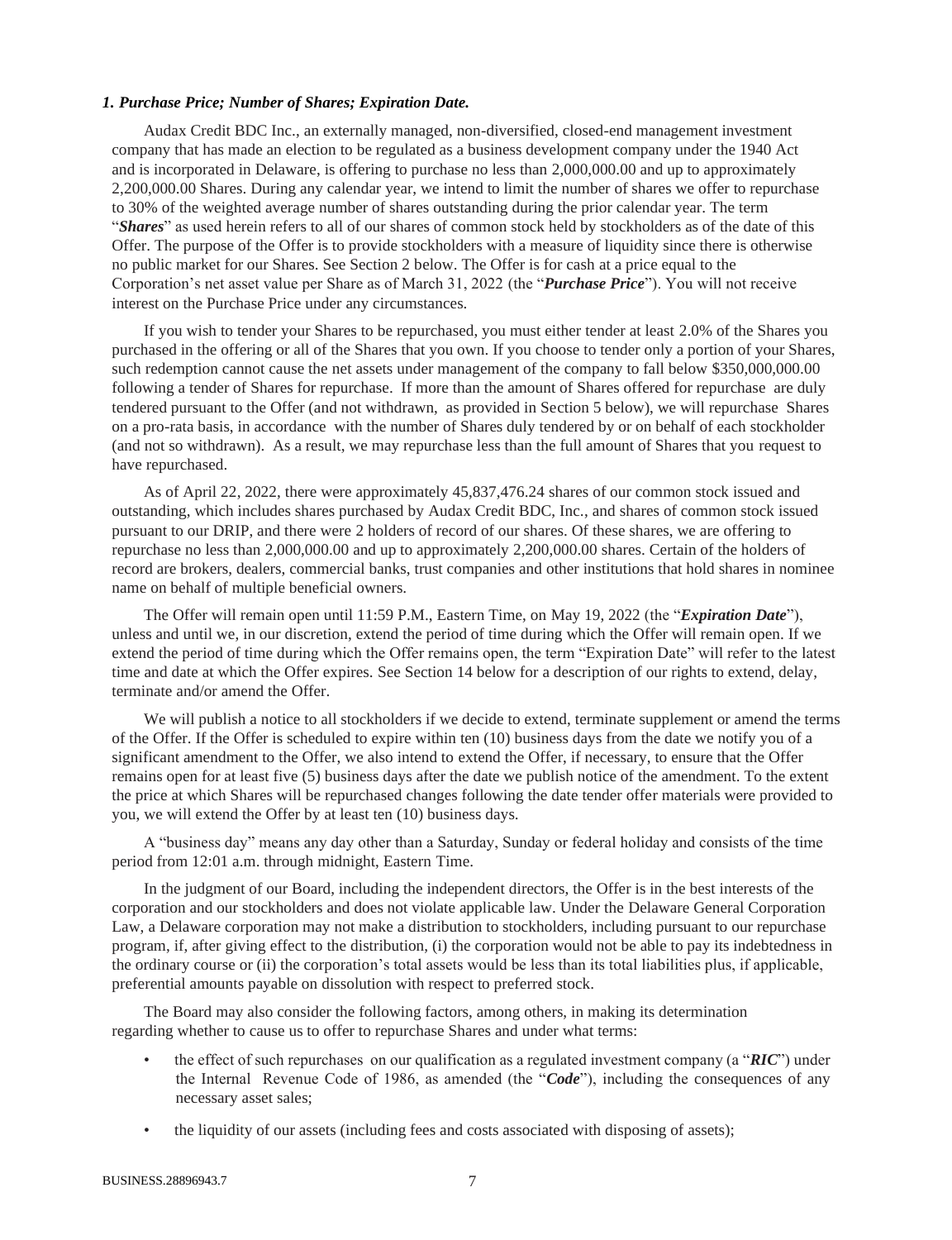- our investment plans and working capital requirements;
- the relative economies of scale with respect to our size;
- our history in repurchasing Shares or portions thereof; and
- the condition of the securities markets.

The Board has approved this Offer. The Board recognizes that the decision to accept or reject the Offer is an individual one that should be based on a variety of factors, and stockholders should consult with their personal advisors if they have questions about their financial or tax situation. As a result, we are not expressing any opinion as to whether a stockholder should accept or reject this Offer.

#### <span id="page-7-0"></span>*2. Purpose of the Offer; Plans or Proposals of the Company.*

The purpose of the Offer is to provide a measure of liquidity to our stockholders since there is otherwise no public market for the Shares. Pursuant to our share repurchase program, we periodically repurchase a limited number of Shares at a price equal to the most recently published net asset value at the time of the commencement of the Offer. This intention is a recognition of the fact that our shares are not listed on a national securities exchange and have limited liquidity prior to the occurrence of a "liquidity event," which includes, among other things, (1) the sale of all or substantially all of our assets either on a complete portfolio basis or individually followed by a liquidation, (2) a listing of our shares on a national securities exchange, or (3) a merger or another transaction approved by our Board in which our stockholders will receive cash or shares of a publicly traded company. The Company may offer to repurchase Shares at such times and on such terms as may be determined by the Board in its complete and absolute discretion.

Any repurchases will be made at such times and on such terms as may be determined by the Board, in its complete and exclusive discretion. Although the decision whether to repurchase Shares is at the Board's sole discretion, we may limit the number of Shares to be repurchased during any calendar year to 30% of the weighted average number of shares outstanding in the prior calendar year. Any repurchase offers will be subject in part to our available cash and compliance with the RIC qualification and diversification rules and the 1940 Act.

Except as previously disclosed by us and discussed in the paragraph immediately below, we do not have any present plans or proposals and are not engaged in any negotiations that relate to or would result in: (a) any extraordinary transaction, such as a merger, reorganization or liquidation, involving the Company or any of its subsidiaries; (b) other than in connection with transactions in the ordinary course of the Company's operations and for purposes of accompanying the Offer, any purchase, sale or transfer of a material amount of assets of the Company or any of its subsidiaries; (c) any material change in the Company's present dividend rate or policy, or indebtedness or capitalization of the Company; (d) any change in the composition of the Board or management of the Company, including, but not limited to, any plans or proposals to change the number or the term of members of the Board, to fill any existing vacancies on the Board or to change any material term of the employment contract of any executive officer; (e) any other material change in the Company's corporate structure or business, including any plans or proposals to make any changes in the Company's investment policy for which a vote would be required by Section 13 of the 1940 Act; (f) any class of equity securities of the Company becoming eligible for termination of registration pursuant to Section  $12(g)(4)$  of the Securities Exchange Act or 1934, as amended (the "*Exchange Act*"); (g) the suspension of the Company's obligation to file reports pursuant to Section 15(d) of the Exchange Act; (h) the acquisition by any person of additional securities of the Company, or the disposition of securities of the Company; or (i) any changes in the Company's charter, bylaws or other governing instruments or other actions that could impede the acquisition of control of the Company.

## <span id="page-7-1"></span>*3. Certain Conditions of the Offer.*

Shares held of record as of the date of this Offer are eligible to be repurchased pursuant to the Offer. In addition, you must either tender at least 2.0% of the Shares that you own or all of the Shares that you own. If you choose to tender only a portion of your Shares, such redemption cannot cause the net assets under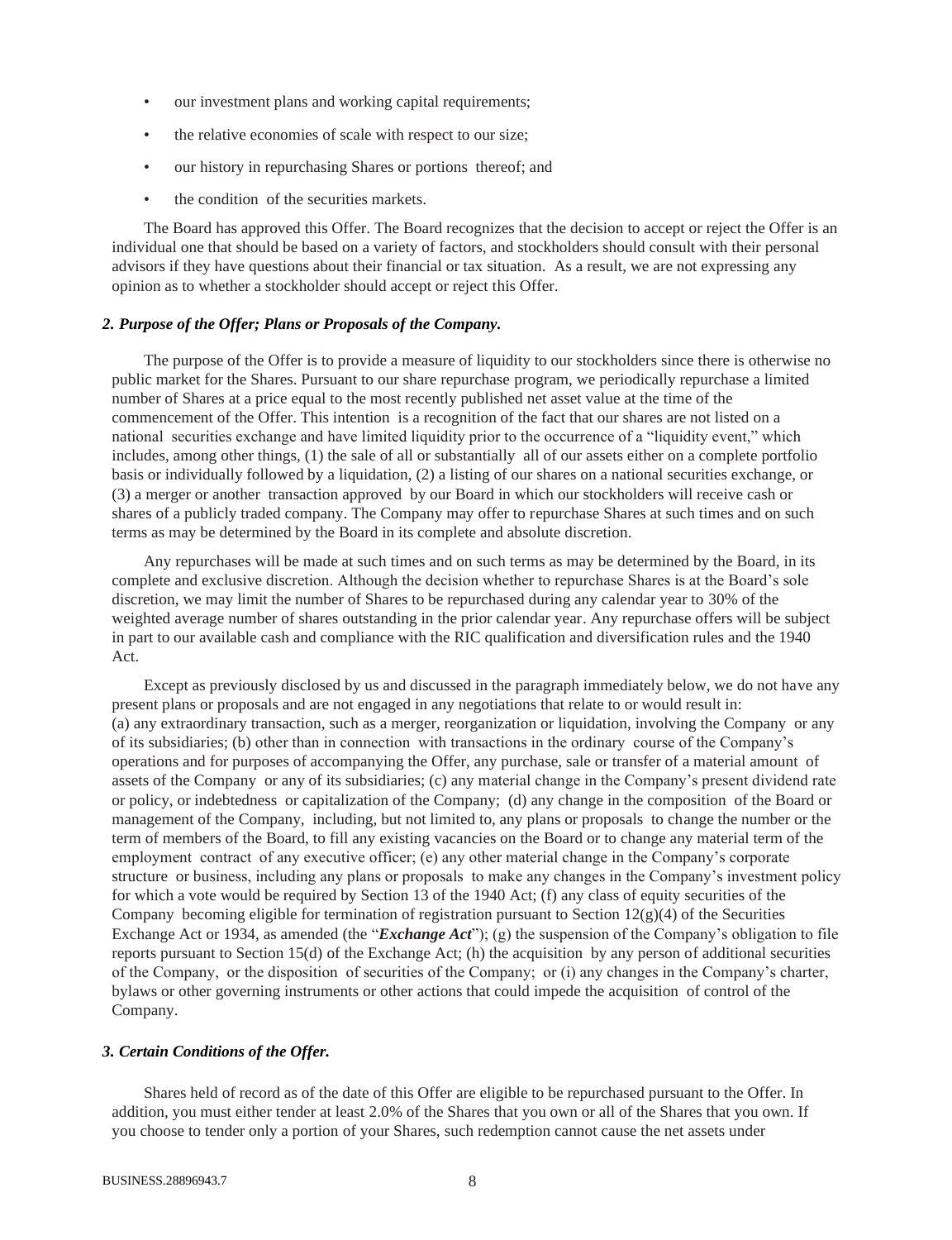management of the Company to fall below \$350,000,000.00 following the tender of Shares for repurchase. If the amount of repurchase requests exceeds the number of Shares we seek to repurchase, we will repurchase Shares on a pro-rata basis.

Notwithstanding any other provision of the Offer, we will not be required to purchase any Shares tendered pursuant to the Offer if such repurchase will cause us to be in violation of the securities, commodities or other laws of the United States or any other relevant jurisdiction. We will not be required to purchase any Shares tendered in the Offer if there is any (i) material legal action or proceeding instituted or threatened which challenges, in the Board's judgment, the Offer or otherwise materially adversely affects the Company, (ii) declaration of a banking moratorium by Federal, state or foreign authorities or any suspension of payment by banks in the United States, New York State or in a foreign country which is material to the Company, (iii) limitation that affects the Company or the issuers of its portfolio securities imposed by Federal, state or foreign authorities on the extension of credit by lending institutions or on the exchange of foreign currencies, (iv) commencement of war, armed hostilities or other international or national calamity directly or indirectly involving the United States or any foreign country that is material to the Company, or (v) other event or condition which, in the Board's judgment, would have a material adverse effect on the Company or its stockholders if Shares tendered pursuant to the Offer were purchased.

The foregoing conditions are for our sole benefit and may be asserted by us regardless of the circumstances giving rise to any such condition, and any such condition may be waived by us, in whole or in part, at any time and from time to time in its reasonable judgment. Our failure at any time to exercise any of the foregoing rights shall not be deemed a waiver of any such right; the waiver of any such right with respect to particular facts and circumstances shall not be deemed a waiver with respect to any other facts or circumstances; and each such right shall be deemed an ongoing right which may be asserted at any time and from time to time; provided that any such waiver shall apply to all tenders of Shares. Any determination by us concerning the events described in this Section 3 shall be final and binding. In our sole discretion, pursuant to an Offer due to stockholder death or disability, we may accept up to the full amount of the stockholder's request at the current net asset value per Share.

We reserve the right, at any time during the pendency of the Offer, to amend, extend or terminate the Offer in any respect. See Section 14 below.

#### <span id="page-8-0"></span>*4. Procedures for Tendering Shares.*

Participation in the Offer is voluntary. If you elect not to participate in the Offer, your Shares of common stock will remain outstanding. To participate in the Offer, you must complete and deliver the accompanying Letter of Transmittal to us at:

Audax Credit BDC Inc. 320 Park Avenue 19th Floor New York, NY 10022

The Letter of Transmittal must be received by us at the address above before 11:59 P.M., Eastern Time on May 19, 2022 when the Offer expires.

<span id="page-8-1"></span>*a. Proper Tender of Shares and Method of Delivery.* For Shares to be properly tendered pursuant to the Offer, a properly completed and duly executed Letter of Transmittal bearing original signature(s) for all Shares to be tendered and any other documents required by the Letter of Transmittal must be physically received by us at the address listed above before 11:59 P.M., Eastern Time, on the Expiration Date. These materials may be sent via mail, courier or personal delivery. Stockholders who desire to tender Shares registered in the name of a broker, dealer, commercial bank, trust company or other nominee must contact that firm to effect a tender on their behalf.

## **THE METHOD OF DELIVERY OF THE LETTER OF TRANSMITTAL AND ANY OTHER REQUIRED DOCUMENTS IS AT THE OPTION AND SOLE RISK OF THE TENDERING STOCKHOLDER. IF DOCUMENTS ARE SENT BY MAIL, REGISTERED MAIL WITH RETURN**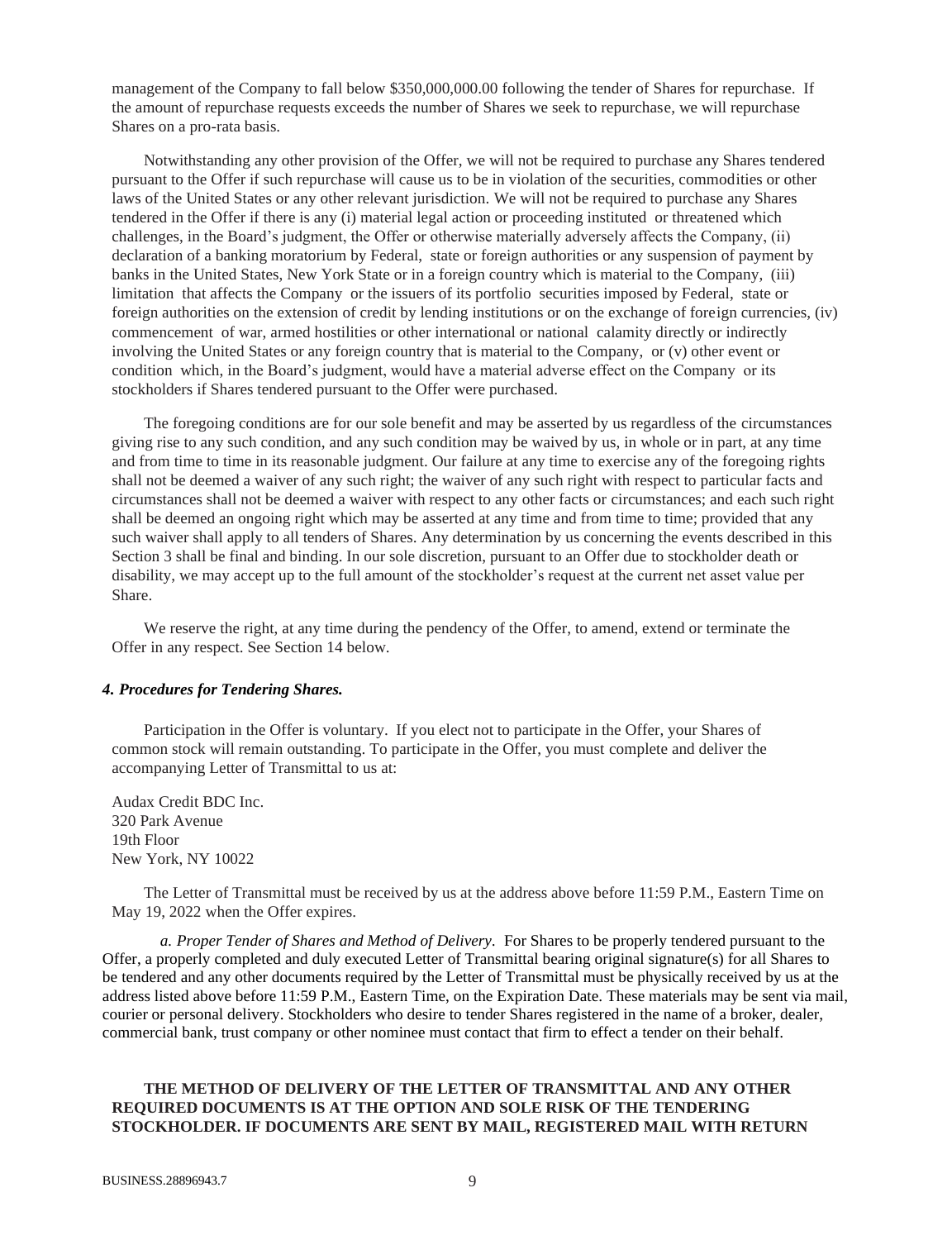## **RECEIPT REQUESTED AND PROPERLY INSURED, IS RECOMMENDED.**

Stockholders have the responsibility to cause their Shares to be tendered, the Letter of Transmittal properly completed and bearing original signature(s) and the original of any required signature guarantee(s), and any other documents required by the Letter of Transmittal, to be timely delivered. Timely delivery is a condition precedent to acceptance of Shares for purchase pursuant to the Offer and to payment of the purchase amount.

<span id="page-9-0"></span>*b. Determination of Validity.* All questions as to the validity, form, eligibility (including time of receipt) and acceptance of tenders will be determined by us, in our sole discretion, which determination shall be final and binding. We reserve the absolute right to reject any or all tenders determined not to be in appropriate form or to refuse to accept for payment, purchase, or pay for, any Shares if, in the opinion of our counsel, accepting, purchasing or paying for such Shares would be unlawful. We also reserve the absolute right to waive any of the conditions of the Offer or any defect in any tender, whether generally or with respect to any particular Share(s) or stockholder(s). Our interpretations, in consultation with our counsel, of the terms and conditions of the Offer shall be final and binding.

## **NEITHER THE COMPANY, NOR ITS BOARD, NOR THE ADVISER NOR ANY OTHER PERSON IS OR WILL BE OBLIGATED TO GIVE ANY NOTICE OF ANY DEFECT OR IRREGULARITY IN ANY TENDER, AND NONE OF THEM WILL INCUR ANY LIABILITY FOR FAILURE TO GIVE ANY SUCH NOTICE.**

<span id="page-9-1"></span>*c. United States Federal Income Tax Withholding.* To prevent the imposition of U.S. federal backup withholding tax equal to 24% of the gross payments made pursuant to the Offer, prior to receiving such payments, each stockholder accepting the Offer who has not previously submitted to the Company a correct, completed and signed Internal Revenue Service ("*IRS*") Form W-9 ("*Form W-9*") (for U.S.

Stockholders) or IRS Form W-8BEN ("*Form W-8BEN*"), IRS Form W-8BEN-E ("*Form W-8BEN-E*"), IRS Form W-8IMY ("*Form W-8IMY*"), IRS Form W-8ECI ("*Form W-8ECI*"), IRS Form W-8EXP ("*Form W-8EXP*"), or other applicable form (for Non-U.S. Stockholders), or otherwise established an exemption from such withholding, must submit the appropriate form to the Company. See Section 13 below.

For this purpose, a "U.S. Stockholder" is, in general, a stockholder that is (i) a citizen or resident of the United States, (ii) a corporation, partnership or other entity created or organized in or under the laws of the United States or any political subdivision thereof, (iii) an estate the income of which is subject to United States federal income taxation regardless of the source of such income or (iv) a trust if (A) a court within the United States is able to exercise primary supervision over the administration of the trust and (B) one or more U.S. persons have the authority to control all substantial decisions of the trust. A "Non-U.S. Stockholder" is any stockholder other than a U.S. Stockholder.

## <span id="page-9-2"></span>*5. Withdrawal Rights.*

At any time prior to 11:59 P.M., Eastern Time, on the Expiration Date, and, if the Shares have not by then been accepted for payment by us, at any time after June 21, 2022 (which is forty (40) business days after the commencement of the Offer), any stockholder may withdraw any amount of the Shares that the stockholder has tendered.

To be effective, a written notice of withdrawal of Shares tendered must be timely received by us via mail, courier or personal delivery at the address listed on page 9. Any notice of withdrawal must be substantially in the form attached hereto as Exhibit  $99(a)(1)(C)$  and specify the name(s) of the person having tendered the Shares to be withdrawn and the number of Shares to be withdrawn.

All questions as to the validity, form and eligibility (including time of receipt) of notices of withdrawal will be determined by us in our sole discretion, which determination shall be final and binding. Shares properly withdrawn will not thereafter be deemed to be tendered for purposes of the Offer. Withdrawn Shares, however, may be re-tendered by following the procedures described in Section 4 above prior to 11:59 P.M., Eastern Time, on the Expiration Date.

#### <span id="page-9-3"></span>*6. Payment for Shares.*

Our acceptance of your Shares will form a binding agreement between you and the Company on the terms and subject to the conditions of this Offer. Payment for properly tendered Shares (not timely withdrawn)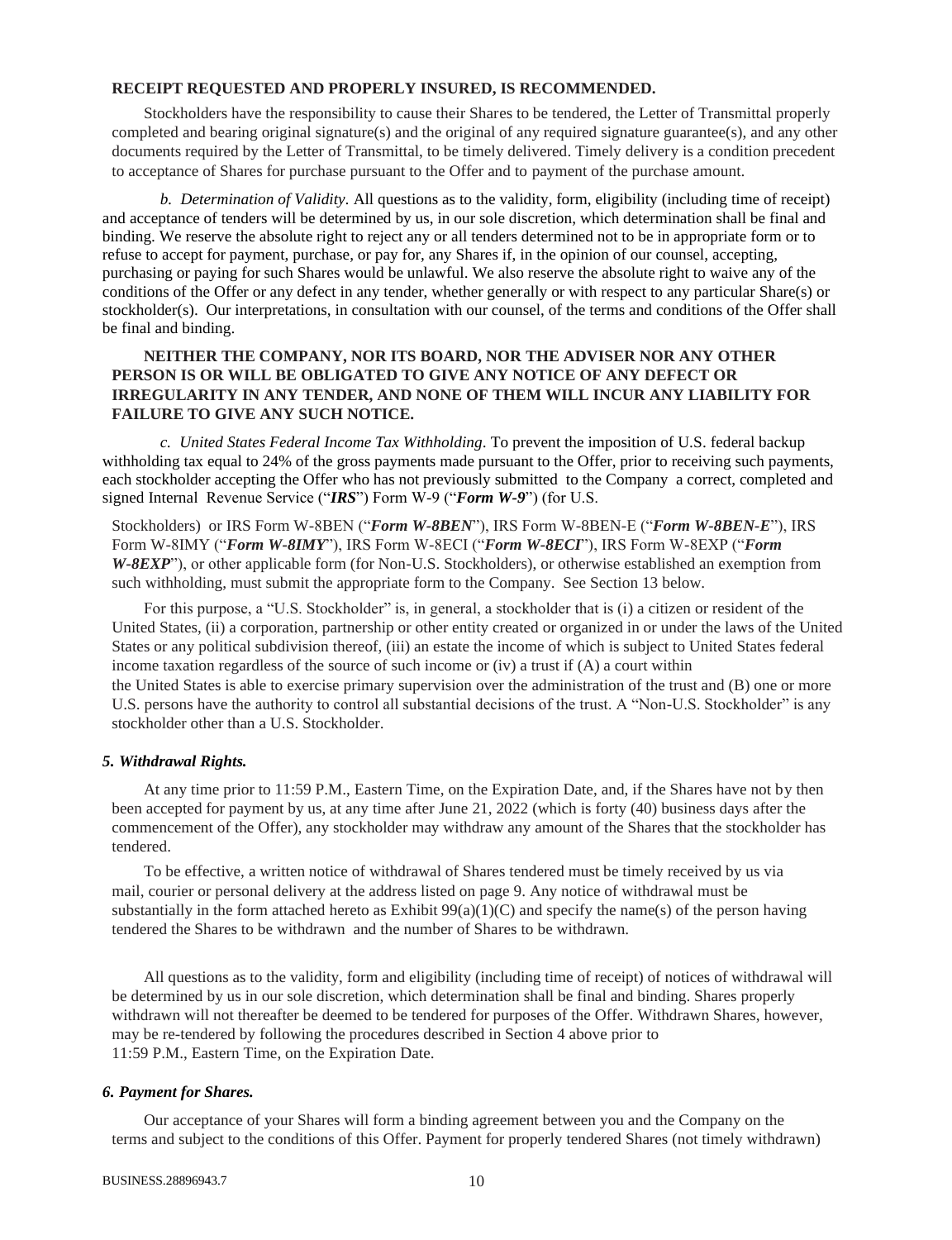will be made promptly following expiration of the Offer. You will not receive interest on the Purchase Price under any circumstances. The Company intends to make such payment promptly following the Expiration Date.

In all cases, payment for Shares purchased pursuant to the Offer will be made only after timely receipt by us of: (a) a Letter of Transmittal properly completed and bearing original signature(s) and any required signature guarantee(s) and (b) any other documents required by the Letter of Transmittal. Stockholders may be charged a fee by a broker, dealer or other institution for processing the tender requested. We will pay any transfer taxes payable on the transfer of Shares purchased pursuant to the Offer. If, however, tendered Shares are registered in the name of any person other than the person signing the Letter of Transmittal, the amount of any such transfer taxes (whether imposed on the registered owner or such other person) payable on account of the transfer to such person of such Shares will be deducted from the Purchase Price unless satisfactory evidence of the payment of such taxes, or exemption therefrom, is submitted. We may not be obligated to purchase Shares pursuant to the Offer under certain conditions. See Section 3 above.

Any tendering stockholder or other payee who has not previously submitted a correct, completed and signed Form W-9, Form W-8BEN, Form W-8BEN-E, Form W-8IMY, Form W-8ECI, Form W-8EXP or other appropriate form, as necessary, and who fails to complete fully and sign either the Substitute Form W-9 in the Letter of Transmittal or other appropriate form and provide such properly completed form to us may be subject to federal backup withholding tax of 24% of the gross proceeds paid to such stockholder or other payee pursuant to the Offer. See Section 13 regarding this tax as well as possible withholding at the rate of 30% (or lower applicable treaty rate) on the gross proceeds payable to tendering Non-U.S. Stockholders.

#### <span id="page-10-0"></span>*7. Source and Amount of Funds.*

The total cost to us of purchasing a maximum of 2,200,000.00 of our issued and outstanding Shares pursuant to the Offer would be approximately \$20,000,000.00 excluding filing, printing, mailing and processing fees. As discussed in Section 1, we are limiting the number of Shares that may be repurchased to no less than 2,000,000.00 and up to approximately 2,200,000.00, subject to the limitations described elsewhere in this Offer. This range approximates the number of shares of common stock the Company is able to repurchase with the proceeds received from the sale of shares of common stock under the DRIP during such redemption period. We will use cash on hand to fund the purchase of shares validly tendered and not withdrawn in the offer.

#### <span id="page-10-1"></span>*8. Financial Statements.*

Financial statements have not been included since the consideration offered to stockholders consists solely of cash. The Offer is not subject to any financing condition. The Company is a public reporting company under Section 13(a) of the Securities Exchange Act of 1934, as amended (the "*Exchange Act*"), and files its reports electronically on the EDGAR system.

Reports and other information about the Company are available on the EDGAR Database on the SEC's Internet site (*www.sec.gov*), and copies of this information may be obtained, after paying a duplicating fee, by electronic request at the following E-mail address: *publicinfo@sec.gov*.

## <span id="page-10-2"></span>*9. Interest of Directors, Executive Officers and Certain Related Persons; Transactions and Arrangements Concerning the Shares.*

The following table sets forth, as of the Record Date, certain ownership information with respect to our Common Stock for those persons who, directly or indirectly, own, control or hold with the power to vote five percent (5%) or more of our outstanding Common Stock and all of our officers and directors, individually and as a group. It also sets forth sets forth information regarding the beneficial ownership of our common stock as of April 22, 2022, in each case including shares of common stock which may be acquired by such persons within 60 days, by:

- each of our officers and directors; and
- all of our directors and executive officers as a group.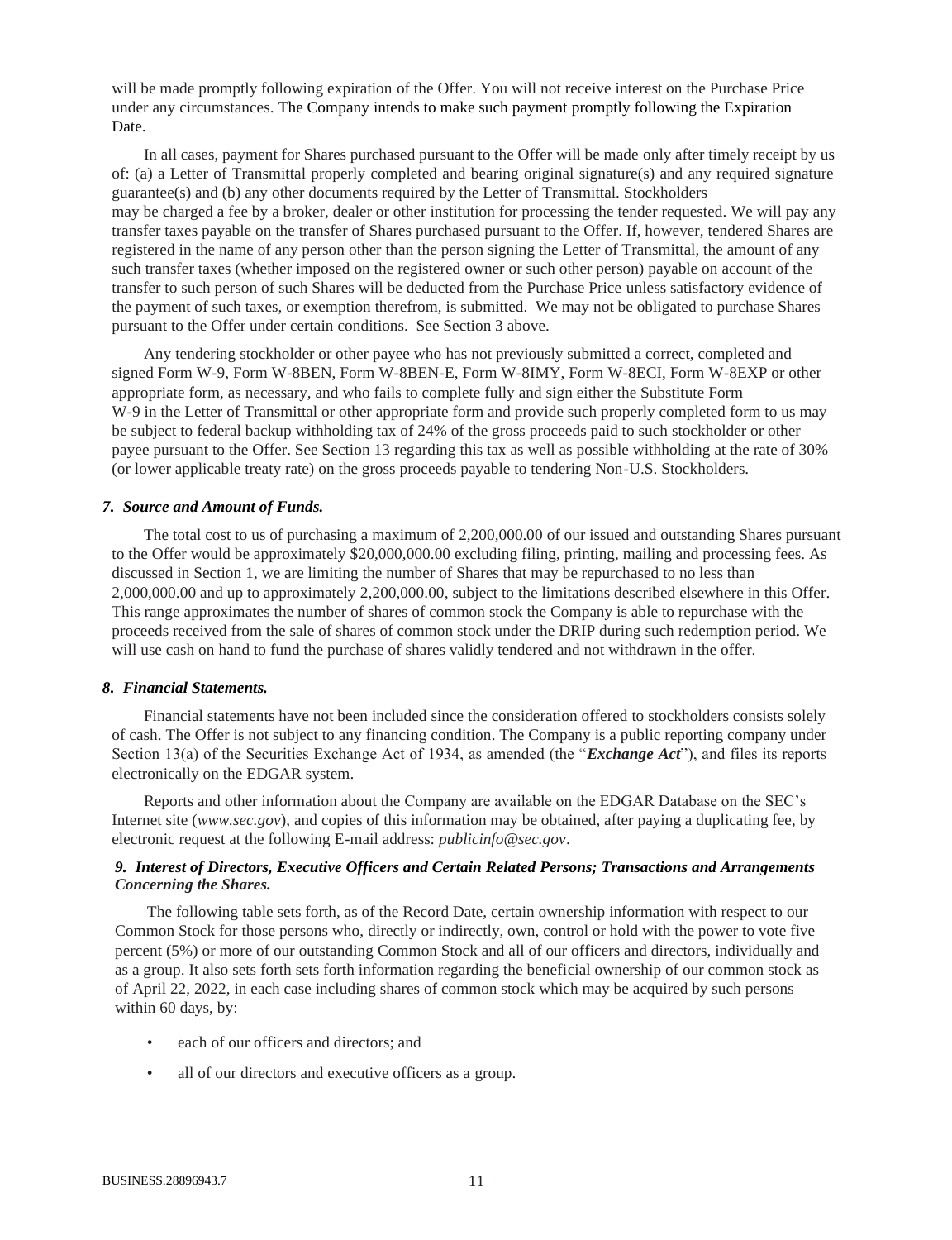# **Percentage of Common Stock Outstanding**

| <b>Name and Address</b>                           | <b>Type of</b><br>Ownership $^{(3)}$ | <b>Shares</b><br>Owned | Percentage |
|---------------------------------------------------|--------------------------------------|------------------------|------------|
| <b>Principal Stockholders</b>                     |                                      |                        |            |
| Mercer Investment Management, Inc. <sup>(1)</sup> | Beneficial                           | 45,837,344             | 99.99%     |
| <b>Interested Directors</b>                       |                                      |                        |            |
| Kevin Magid <sup>(2)</sup>                        | Beneficial                           |                        |            |
| Michael McGonigle <sup>(2)</sup>                  | Beneficial                           |                        |            |
| <b>Independent Directors</b>                      |                                      |                        |            |
| Joseph Nemia <sup>(2)</sup>                       | Beneficial                           |                        |            |
| David Moyer <sup>(2)</sup>                        | Beneficial                           |                        |            |
| Patrick Dowling <sup>(2)</sup>                    | Beneficial                           |                        |            |
| <b>Executive Officers</b>                         |                                      |                        |            |
| Richard Joseph <sup>(2)</sup>                     | Beneficial                           |                        |            |
| Daniel Weintraub <sup>(2)</sup>                   | Beneficial                           |                        |            |
| Jason Scoffield <sup>(2)</sup>                    | Beneficial                           |                        |            |
| All officers and directors as a group (8 persons) | Beneficial                           |                        |            |

(1) The address for Mercer Investment Management, Inc. is 99 High Street, Boston, MA 02110.

(2) The address for each of our officers and directors is c/o Audax Credit BDC Inc., 101 Huntington Avenue, Boston, MA 02199.

(3) Sole voting power.

Information as to the beneficial ownership listed in the tables below is based on information furnished to the Company by the persons listed in the respective tables. We are not part of a "family of investment companies," as that term is defined in the Investment Company Act of 1940, as amended (the "1940 Act"). The following table sets forth the dollar range of our Common Stock beneficially owned by each of our directors as of the Record Date.

|                         | <b>Dollar</b>     |
|-------------------------|-------------------|
|                         | <b>Range of</b>   |
|                         | <b>Equity</b>     |
|                         | <b>Securities</b> |
|                         | in Audax          |
|                         | <b>Credit</b>     |
| <b>Name of Director</b> | <b>BDC</b> Inc.   |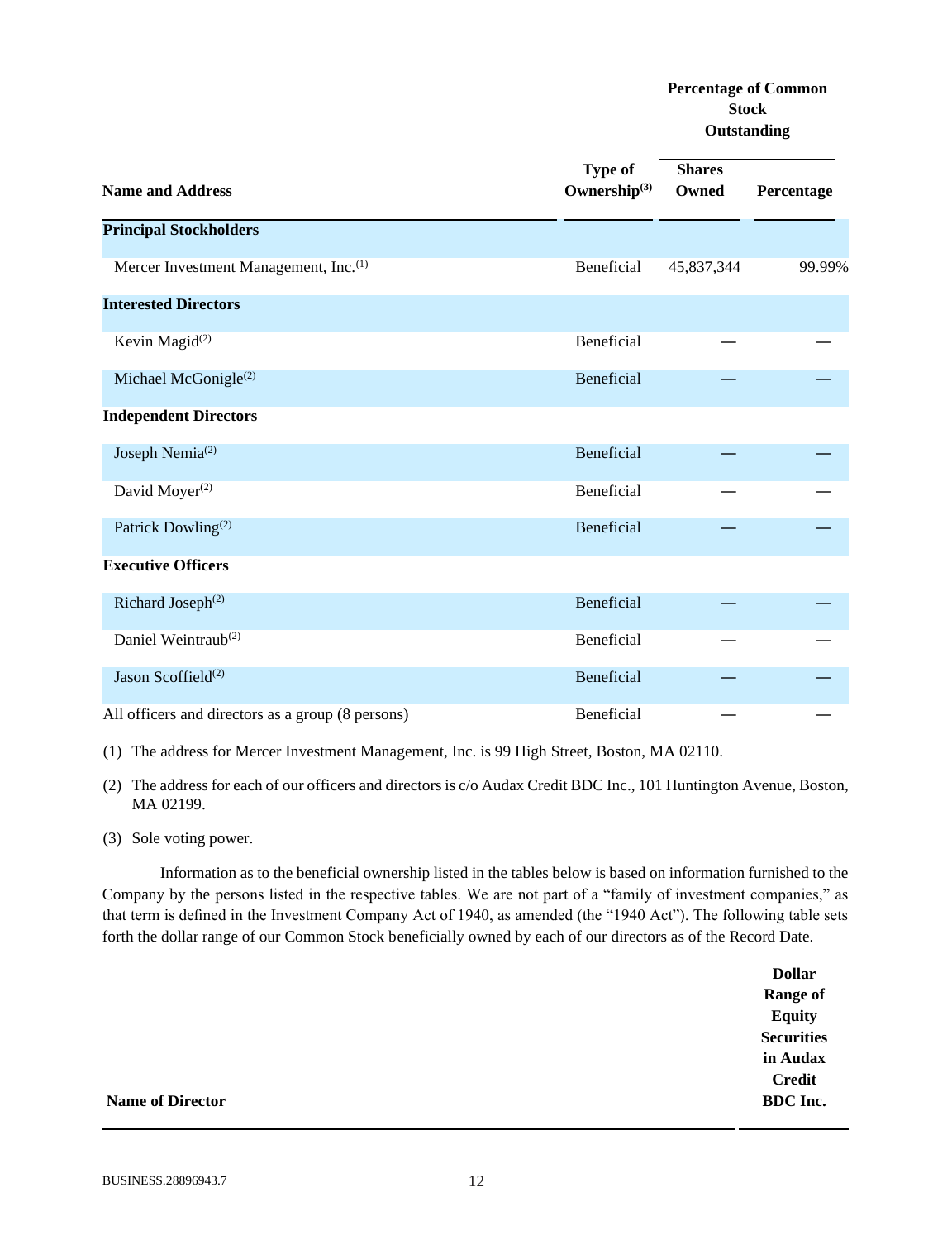| <b>Independent Directors</b> |      |
|------------------------------|------|
| Joseph Nemia                 | None |
| David Moyer                  | None |
| <b>Patrick Dowling</b>       | None |
| <b>Interested Directors</b>  |      |
| Kevin Magid                  | None |
| Michael McGonigle            | None |

Except as set forth in this Offer, neither we nor, to the best of our knowledge, any of the above mentioned persons, is a party to any contract, arrangement, understanding or relationship with any other person relating, directly or indirectly, to the Offer with respect to any of our securities (including, but not limited to, any contract, arrangement, understanding or relationship concerning the transfer or the voting of any such securities, joint ventures, loan or option arrangements, puts or calls, guaranties of loans guaranties against loss or the giving or withholding of proxies, consents or authorizations). Based upon information provided or available to us, none of our directors, officers or affiliates intends to tender Shares pursuant to the Offer. The Offer does not, however, restrict the purchase of Shares pursuant to the Offer from any such person.

## <span id="page-12-0"></span>*10. Certain Effects of the Offer.*

The purchase of Shares pursuant to the Offer will have the effect of increasing the proportionate interest in the Company of stockholders who do not tender Shares. All stockholders remaining after the Offer will be subject to any increased risks associated with the reduction in the number of outstanding shares of our common stock and the reduction in the Company's assets resulting from payment for the tendered Shares. See Section 7 above. All Shares purchased by the Company pursuant to the Offer will be retired and thereafter will be authorized and unissued shares.

#### <span id="page-12-1"></span>*11. Certain Information about the Company.*

Audax Credit BDC Inc. is a Delaware corporation that was formed in January 2015. We are an externally managed, closed-end, non-diversified management investment company that has elected to be treated as a business development company, or BDC, under the Investment Company Act of 1940, as amended, or the 1940 Act. In addition, we have elected to be treated for federal income tax purposes as a regulated investment company, or RIC, under Subchapter M of the Internal Revenue Code of 1986, as amended, or the Code.

Our investment objective is to generate current income and, to a lesser extent, long-term capital appreciation. We intend to meet our investment objective by investing primarily in senior secured debt of privately owned U.S. middle-market companies. For purposes of this annual report, we define "middle market companies" to be companies that, in general, generate less than \$500 million in annual revenue or less than \$75 million of annual earnings before interest, taxes, depreciation and amortization, or EBITDA. We intend to invest at least 80% of our net assets plus the amount of any borrowings in "credit instruments," which we define as any fixed income instruments.

We generate revenue in the form of interest on the debt securities that we hold in our portfolio companies. The senior debt we invest in generally has stated terms of three to ten years. Our senior debt investments generally bear interest at a floating rate. Interest on debt securities is generally payable quarterly or semiannually. In some cases, some of our investments may provide for deferred interest payments or paymentin-kind, or PIK, interest. The principal amount of the debt securities and any accrued but unpaid interest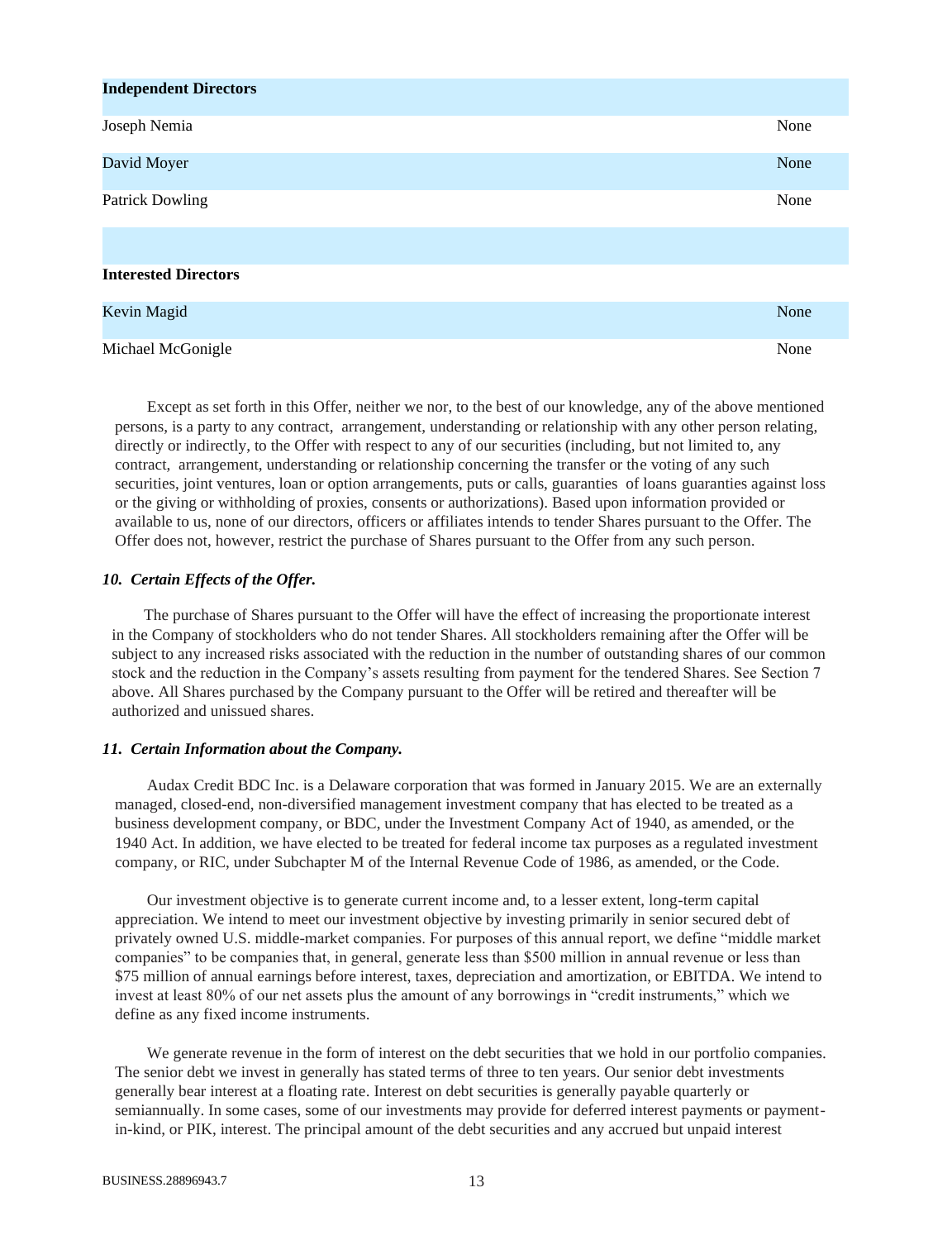generally will become due at the maturity date. In addition, we may generate revenue in the form of commitment and other fees in connection with transactions, although we do not expect to do so. Original issue discount, or OID, as well as market discount and premium are accreted and amortized in determining our interest income. We record any prepayment premiums on loans and debt securities as income.

Our address is 101 Huntington Avenue, Boston, MA 02199. Our phone number is (617) 859-1500, and our internet address is www.audaxcreditbdc.com.

#### <span id="page-13-0"></span>*12. Additional Information.*

Information concerning our business, including our background, strategy, business, investment portfolio, competition, and personnel, as well as our financial information, is included in:

- our Annual Report on Form 10-K for the year ended December 31, 2021 as filed with the SEC on March 25, 2022 (the "*Annual Report*");
- our Quarterly Report on Form 10-Q for the quarter ended September 30, 2021 as filed with the SEC on November 12, 2021; and
- our Issuer Tender Offer Statement on Schedule TO as filed with the SEC on April 22, 2022.

Each of the foregoing documents is incorporated by reference herein. We also hereby incorporate by reference additional documents that we may file with the SEC between the date of this Offer and the Expiration Date of this Offer. The SEC maintains an Internet site that contains reports, proxy and information statements and other information filed electronically by us with the SEC, which are available on the SEC's website at *http://www.sec.gov.* Copies of these reports, proxy and information statements and other information may be obtained, after paying a duplicating fee, by electronic request at the following e-mail address: publicinfo@sec.gov.

#### <span id="page-13-1"></span>*13. Certain U.S. Federal Income Tax Consequences.*

The following discussion is a general summary of the U.S. federal income tax consequences of a sale of Shares pursuant to the Offer. This summary is based upon the Code, applicable Treasury regulations promulgated thereunder, rulings and administrative pronouncements and judicial decisions, each as in effect as of the date of this Offer and all of which are subject to change, possibly retroactively, which could affect the continuing validity of this discussion. This summary addresses only Shares held as capital assets and does not address certain tax consequences that may be relevant to stockholders in light of their particular circumstances. In addition, this summary does not address (a) any state, local or foreign tax considerations that may be relevant to a stockholder's decision to tender Shares pursuant to the Offer; or (b) any tax consequences to any corporation, partnership, estate, trust or other entity created or organized in or under the laws of the United States or any state thereof or the District of Columbia for U.S. federal tax purposes (or their partners, members, etc.) tendering Shares pursuant to the Offer. Stockholders should consult their own tax advisers regarding the tax consequences of a sale of Shares pursuant to the Offer, as well as the effects of state and local or foreign tax laws. See Section 4.c. "Procedures for Tendering Shares — United States Federal Income Tax Withholding" above.

<span id="page-13-2"></span>*a. U.S. Stockholders.* For federal income tax purposes, the sale of Shares pursuant to the Offer generally will be treated either as a "sale or exchange," or under certain circumstances, as a "dividend." Under Section 302(b) of the Code, a sale of Shares pursuant to the Offer generally will be treated as a "sale or exchange" if the receipt of cash: (a) results in a "complete termination" of the stockholder's interest in the Company, (b) is "substantially disproportionate" with respect to the stockholder or (c) is "not essentially equivalent to a dividend" with respect to the stockholder. In determining whether any of these tests has been met, Shares actually owned, as well as Shares considered to be owned by the stockholder by reason of certain constructive ownership rules set forth in Section 318 of the Code, generally must be taken into account. Although it is generally anticipated that most stockholders who tender shares would satisfy one of these three tests for "sale or exchange" treatment, stockholders should consult their own tax advisors to determine if any of these tests would be satisfied in light of their own unique circumstances. If any of these three tests for "sale or exchange" treatment is met, a stockholder will recognize gain or loss equal to the difference between the amount of cash received pursuant to the Offer and the tax basis of the Shares sold. The gain or loss generally will be a capital gain or loss. In general, capital gain or loss with respect to Shares sold will be long-term capital gain or loss if the holding period for such Shares is more than one year. The maximum long-term capital gains rate applicable to individual U.S. Stockholders is generally 20%. The ability to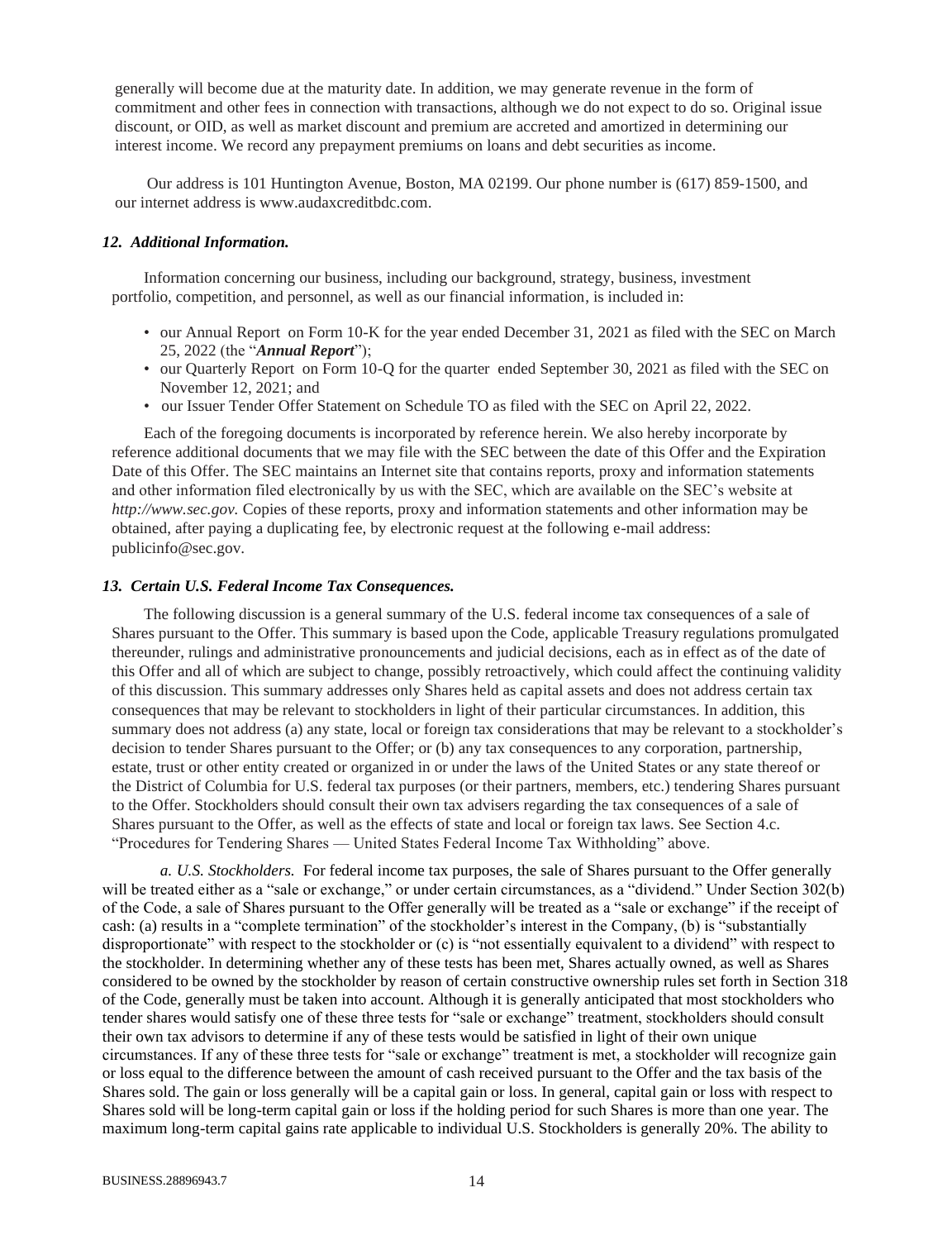deduct capital losses is limited. Under the "wash sale" rules of the Code, recognition of a loss on Shares sold pursuant to the Offer will ordinarily be disallowed to the extent a stockholder acquires substantially identical Shares within 30 days before or after the date the Shares are purchased by the Company pursuant to the Offer. In that event, the basis and holding period of the Shares acquired will be adjusted to reflect the disallowed loss. Additionally, any loss realized upon a taxable disposition of Shares held for six months or less will be treated as a long-term capital loss to the extent of any capital gains dividends received by the stockholder (or amounts credited to the stockholder as undistributed capital gains) with respect to such Shares.

A distribution will be considered to have been made in "complete termination" of a stockholder's interest in the Company within the meaning of Section 302(b)(3) of the Code if either: (i) all of the Shares then actually and constructively owned by the stockholder are tendered by such stockholder pursuant to the Offer; or (ii) all of the Shares actually owned by the stockholder are tendered by such stockholder pursuant to the Offer, the only remaining Shares the stockholder constructively owned are actually owned by such stockholder's family members, and the stockholder is eligible to waive and effectively waives, under procedures described in Section 302(c) of the Code, such constructive ownership. A distribution in partial redemption of a stockholder's stock in the Company will be considered "substantially disproportionate" under Section 302(b)(2) of the Code with respect to such stockholder if: (i) immediately after the redemption, the stockholder owns less than 50 percent of the total combined voting power of all classes of voting stock in the Company; (ii) the stockholder's percentage ownership of voting stock in the Company immediately after the redemption is less than 80 percent of the same percentage immediately beforehand; and (iii) the stockholder's percentage ownership of common stock (voting or nonvoting) in the Company after the redemption is less than 80 percent of the same percentage immediately beforehand. A distribution in partial redemption of Shares in the Company by a stockholder will qualify as an exchange under Section 302(b) of the Code if such distribution satisfies the "not essentially equivalent to a dividend" test of Section 302(b)(1) of the Code. This test should be met if, under all of the facts and circumstances, there is a "meaningful reduction" in a stockholder's ownership interest in the Company after completion of the Offer, as compared with the ownership interest maintained by the stockholder immediately before the Offer. The IRS has issued rulings in situations involving redemptions of stock owned by minority stockholders of publicly-traded corporations, where each such minority stockholder owned, directly and indirectly, less than 1% of the value and voting power and economic interest held by such minority stockholders in such corporations.

If none of the tests set forth in Section 302(b) of the Code is met, amounts received by a stockholder who sells Shares pursuant to the Offer will be taxable to the stockholder as a "dividend" to the extent of such stockholder's allocable share of the Company's current or accumulated earnings and profits. The excess of such amounts received over the portion that is taxable as a dividend will constitute a non-taxable return of capital (to the extent of the stockholder's tax basis in the Shares sold pursuant to the Offer). Any amounts received in excess of the stockholder's tax basis in such case will be treated as gain from a "sale or exchange" of such Shares. To the extent any amount treated as a dividend is reported by the Company as derived from "qualified dividend income," such amount will be subject to tax in the hands of a non-corporate U.S. Stockholder at rates applicable to net capital gains, provided holding period and other requirements are met at both the non-corporate U.S. Stockholder and Company-level. Similarly, if a portion of the Company's income for the taxable year in which an amount treated as a dividend is paid consists of qualifying dividends paid by U.S. corporations and is properly reported by the Company, such portion might qualify for the dividends received deduction when received by certain corporate U.S. Stockholders, provided holding period and other requirements are met at both the corporate U.S. Stockholder and Company-level. If the amounts received by a tendering Stockholder are treated as a "dividend," the tax basis in the Shares tendered to the Company will be transferred to any remaining Shares held by such stockholder.

In addition, if a tender of Shares is treated as a "dividend" to a tendering stockholder, the IRS may take the position that a constructive distribution under Section 305(c) of the Code may result to a stockholder, including stockholders who do not tender any Shares pursuant to the Offer, whose proportionate interest in the earnings and assets of the Company has been increased by such tender. Under Section 305(c) of the Code, a distribution by a corporation of its stock or its rights to acquire its stock is treated as a dividend if the distribution (or series of distributions of which such distribution is one) results in the distribution of money or other property by some stockholders, and results in the increase in the proportionate interests of other stockholders in the assets or earnings and profits of the corporation. Such constructive distribution will be treated as a dividend to the extent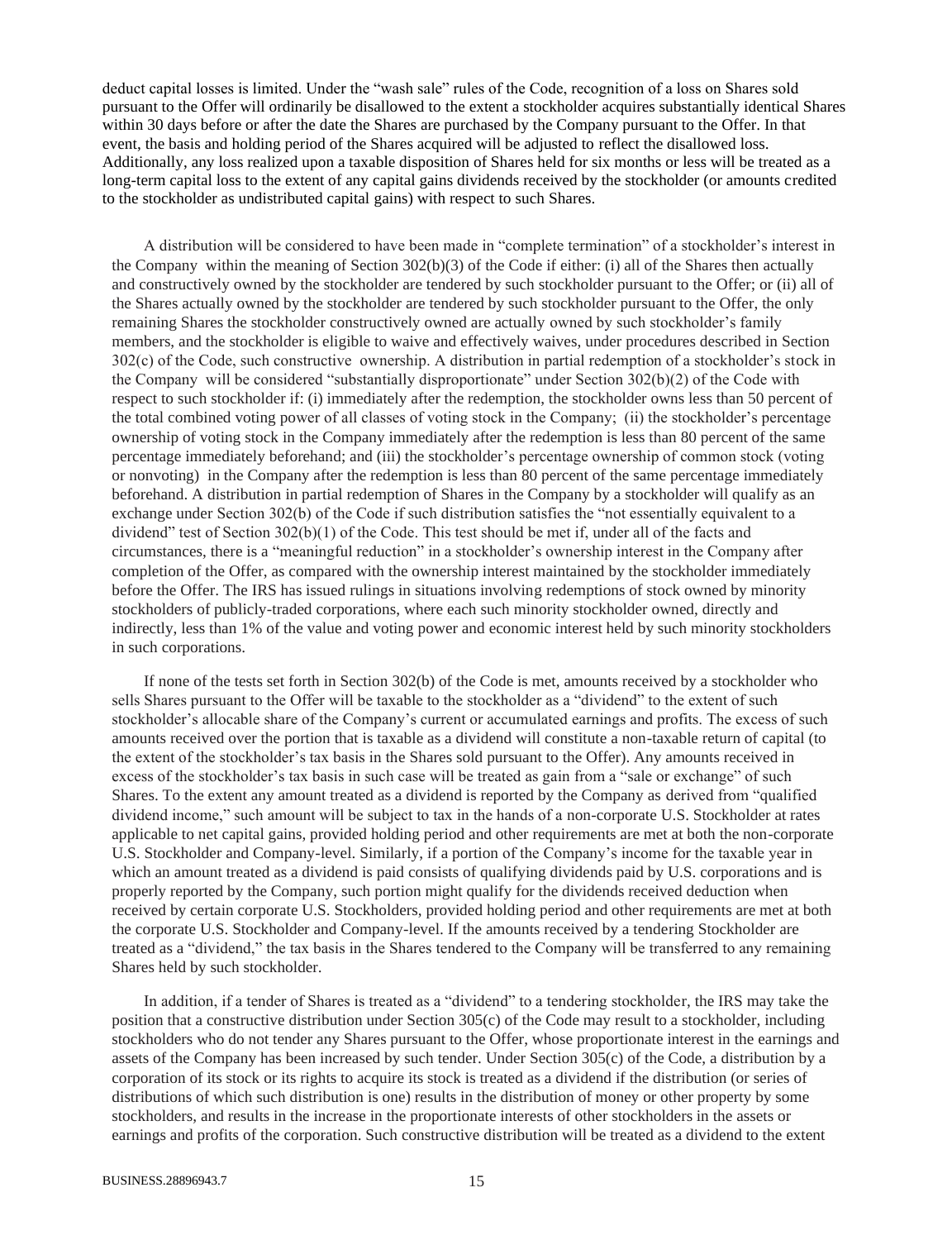of current or accumulated earnings and profits allocable to it. An exception to this rule is provided for a distribution of property incident to an isolated redemption of stock (e.g., pursuant to certain tender offer transactions). Stockholders are urged to consult their own tax advisors regarding the possibility of deemed distributions resulting from the purchase of Shares pursuant to the Offer.

An additional 3.8% Medicare tax is imposed on certain net investment income (including dividends or gains recognized in connection with payments made to U.S. Stockholders pursuant to the Offer) of U.S. individuals, estates and trusts to the extent that such person's "modified adjusted gross income" (in the case of an individual) or "adjusted gross income" (in the case of an estate or trust) exceeds certain threshold amounts.

Under Treasury regulations directed at tax shelter activity, if a U.S. Stockholder recognizes a loss of \$2 million or more in the case of an individual or other U.S. non-corporate Stockholder or \$10 million or more in the case of a U.S. corporate Stockholder, such Stockholder must file a disclosure statement on IRS Form 8886 with the IRS. Direct holders of portfolio securities are in many cases excepted from this reporting requirement, but under current guidance, stockholders of a RIC are not excepted. The fact that a loss is reportable under these Treasury regulations does not affect the legal determination of whether a taxpayer's treatment of the loss is proper. U.S. Stockholders should consult their own tax advisers concerning any possible disclosure obligation with respect to their investment in Shares.

We cannot predict whether or the extent to which the Offer will be oversubscribed. If the Offer is oversubscribed, proration of tenders pursuant to the Offer will cause us to accept fewer Shares than are tendered. Therefore, a stockholder can be given no assurance that a sufficient number of such stockholder's Shares will be purchased pursuant to the Offer to ensure that such purchase will be treated as a sale or exchange, rather than as a dividend, for U.S. federal income tax purposes pursuant to the rules discussed above.

The Company may be required to withhold 24% of the gross proceeds paid to a U.S. Stockholder or other payee pursuant to the Offer unless either: (a) the U.S. Stockholder has completed and submitted to the Company a Form W-9 (or Substitute Form W-9), providing the U.S. Stockholder's employer identification number or social security number as applicable, and certifying under penalties of perjury that: (1) such number is correct; (2) either (i) the U.S. Stockholder is exempt from backup withholding, (ii) the U.S. Stockholder has not been notified by the IRS that the U.S. Stockholder is subject to backup withholding as a result of an under-reporting of interest or dividends, or (iii) the IRS has notified the U.S. Stockholder that the U.S. Stockholder is no longer subject to backup withholding; or (b) an exception applies under applicable law. Even though the Company may have received a completed Form W-9 from a U.S. Stockholder, the Company may nevertheless be required to backup withhold if it receives a notice from the IRS to that effect. A Substitute Form W-9 is included as part of the Letter of Transmittal for U.S. Stockholders.

<span id="page-15-0"></span>*b. Non-U.S. Stockholders.* The U.S. federal income taxation of a Non-U.S. Stockholder on a sale of Shares pursuant to the Offer generally depends on whether this transaction is "effectively connected" with a trade or business carried on in the U.S. by the Non-U.S. Stockholder (or if an income tax treaty applies, on whether the Non-U.S. Stockholder maintains a U.S. permanent establishment) as well as the tax characterization of the transaction as either a sale of the Shares or a dividend distribution by the Company, as discussed above for U.S. Stockholders. If the sale of Shares pursuant to the Offer is not so effectively connected (or if an income tax treaty applies, the Non-U.S. Stockholder does not maintain a U.S. permanent establishment) and if, as anticipated for U.S. Stockholders, it gives rise to gain or loss rather than dividend treatment, any gain realized by a Non-U.S. Stockholder upon the tender of Shares pursuant to the Offer generally will not be subject to U.S. federal income tax or to any U.S. tax withholding; provided, however, that such a gain will be subject to U.S. federal income tax at the rate of 30% (or such lower rate as may be applicable under an income tax treaty) if the Non-U.S. Stockholder is a non-resident alien individual who is physically present in the United States for more than 182 days during the taxable year of the sale. If, however, Non-U.S. Stockholders are deemed, for the reasons described above in respect of U.S. Stockholders, to receive a dividend distribution from the Company with respect to Shares they tender, the portion of the distribution treated as a dividend to the Non-U.S. Stockholder would be subject to a U.S. withholding tax at the rate of 30% (or such lower rate as may be applicable under a tax treaty) if the dividend is not effectively connected with the conduct of a trade or business in the United States by the Non-U.S. Stockholder (or, if an income tax treaty applies, the Non-U.S. Stockholder does not maintain a U.S. permanent establishment). The amount of the dividend subject to withholding tax generally would not include any portion of such dividend properly reported as a capital gain dividend and any portion of such dividend properly reported as an interest-related dividend or short-term capital gain dividend.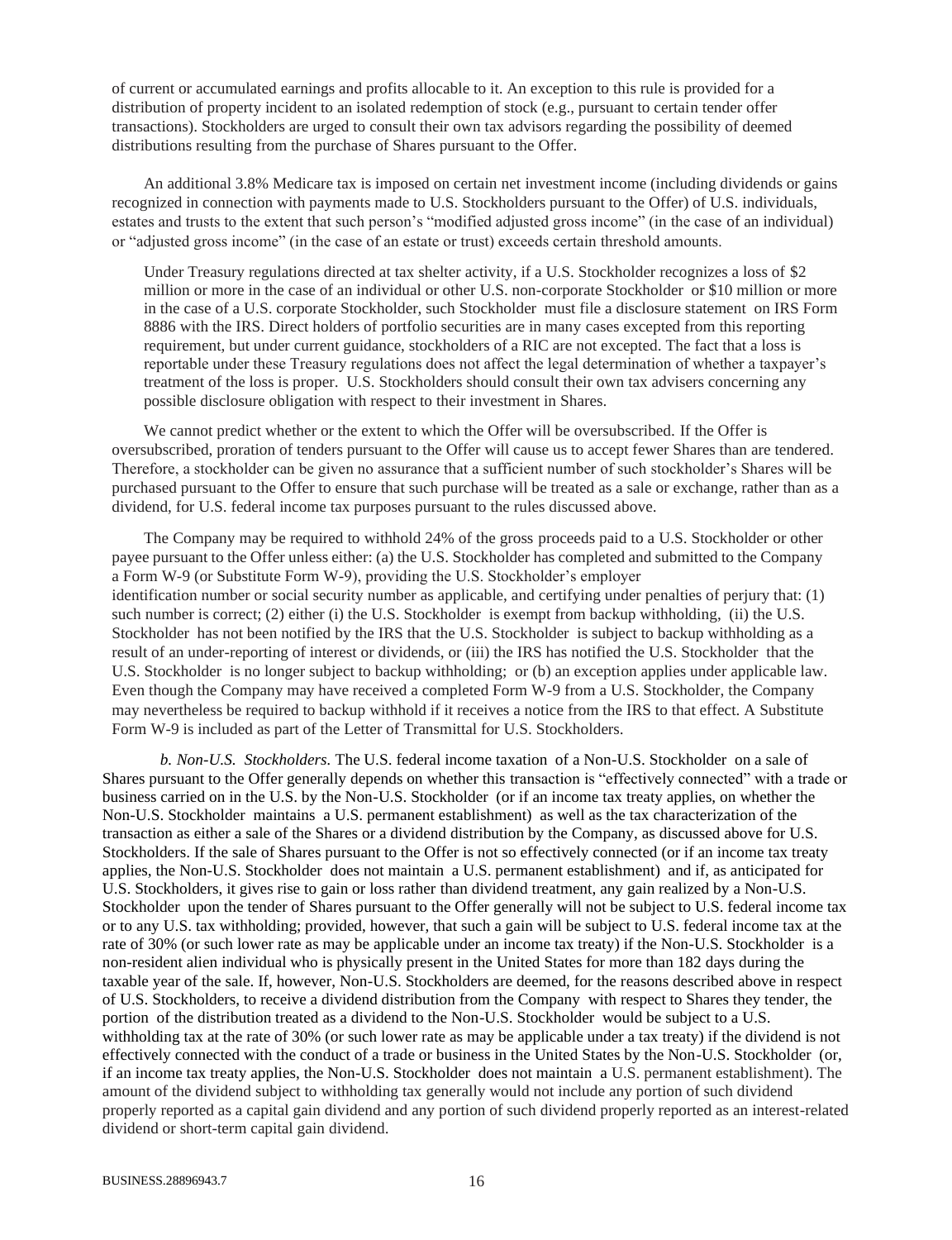If the amount realized on the tender of Shares by a Non-U.S. Stockholder is effectively connected with the conduct of a trade or business in the United States by the Non-U.S. Stockholder (and, if an income tax treaty applies, the Non-U.S. Stockholder maintains a U.S. permanent establishment), regardless of whether the tender is characterized as a sale or as giving rise to a dividend distribution from the Company for U.S. federal income tax purposes, the transaction will be treated and taxed in the same manner discussed above as if the Shares involved were tendered by a U.S. Stockholder.

Any dividends received by a corporate Non-U.S. Stockholder that are effectively connected with a U.S. trade or business in which the corporate stockholder is engaged (and if an income tax treaty applies, are attributable to a permanent establishment maintained by the corporate Non-U.S. Stockholder) also may be subject to an additional branch profits tax at a 30% rate, or lower applicable treaty rate.

Non-U.S. Stockholders should provide the Company with a properly completed Form W-8BEN, Form W-8BEN-E, Form W-8IMY, Form W-8ECI, Form W-8EXP or other applicable form in order to avoid 24% backup withholding on the cash they receive from the Company regardless of how they are taxed with respect to their tender of the Shares involved.

The Foreign Account Tax Compliance Act provisions of the Code, the related U.S. Treasury and IRS guidance issued thereunder, as well as the applicable intergovernmental agreements ("*IGAs*") entered into between the United States and certain foreign governments (collectively, "*FATCA*") generally imposes a 30% withholding tax on certain payments made to a foreign entity if such entity fails to satisfy certain new disclosure and reporting rules. FATCA generally requires that (i) in the case of a foreign financial institution ("*FFI*"), defined broadly to include a bank, certain insurance companies, a hedge fund, a private equity fund, a mutual fund, a securitization vehicle or other investment vehicle, the entity identifies and provides information in respect of financial accounts with such entity held (directly or indirectly) by U.S. persons and U.S.-owned foreign entities and (ii) in the case of a non-financial foreign entity ("*NFFE*"), the entity identifies and provides information in respect of "substantial U.S. owners" (within the meaning of FATCA) of such entity. The types of payments subject to FATCA withholding include, among others, dividends and the gross proceeds from the sale, exchange, or other disposition of any property, such as Shares, that could produce U.S. source dividends. Accordingly, any payment made to a tendering Non-U.S. Stockholder who is a FFI or NFFE may be subject to a 30% FATCA withholding tax. However, if a tendering Non-U.S. Stockholder is subject to withholding under FATCA as well as is subject to either backup withholding or U.S. nonresident withholding at source, the Company will withhold only under FATCA (subject to an ability by the Company to elect to backup withhold in certain circumstances).

As the Company cannot determine whether a payment made pursuant to the Offer will properly be characterized as an "exchange" or a "dividend" for U.S. tax purposes at the time of such payment, any payment to a tendering Non-U.S. Stockholder that is a FFI or NFFE will generally be subject to a 30% withholding tax unless (a) in the case of an FFI, the FFI reports certain direct and indirect ownership of foreign financial accounts held by U.S. persons with the FFI and (b) in the case of an NFFE, the NFFE (i) reports information relating to its "substantial U.S. owners," if any, or (ii) certifies that it has no "substantial U.S. owners." Certain Non-U.S. Stockholders may fall into certain exempt, excepted or deemed-compliant categories as established by the Treasury regulations, IGAs, and other guidance regarding FATCA. In order to qualify for any such exception, a Non-U.S. Stockholder generally must provide a properly completed Form W-8BEN, Form W-8BEN-E, Form W-8IMY, Form W-8ECI, Form W-8EXP or other applicable form, signed under penalty of perjury and properly certifying such Non-U.S. Stockholder's status under FATCA, to the Company.

<span id="page-16-0"></span>*c. Other Tax Consequences.* The Company's purchase of Shares in the Offer may directly result in, or contribute to a subsequent, limitation on the Company's ability to use capital loss carryforwards to offset future capital gains. Therefore, in certain circumstances, Stockholders who remain Stockholders following completion of the Offer may incur taxes sooner or incur more taxes associated with their investment in the Company, than they would have had the Offer not occurred.

**The tax discussion set forth above is included for general information only. Each Stockholder is urged to consult such Stockholder's own tax advisor to determine the particular tax consequences to him or her of the Offer, including the applicability and effect of state, local and foreign tax laws.**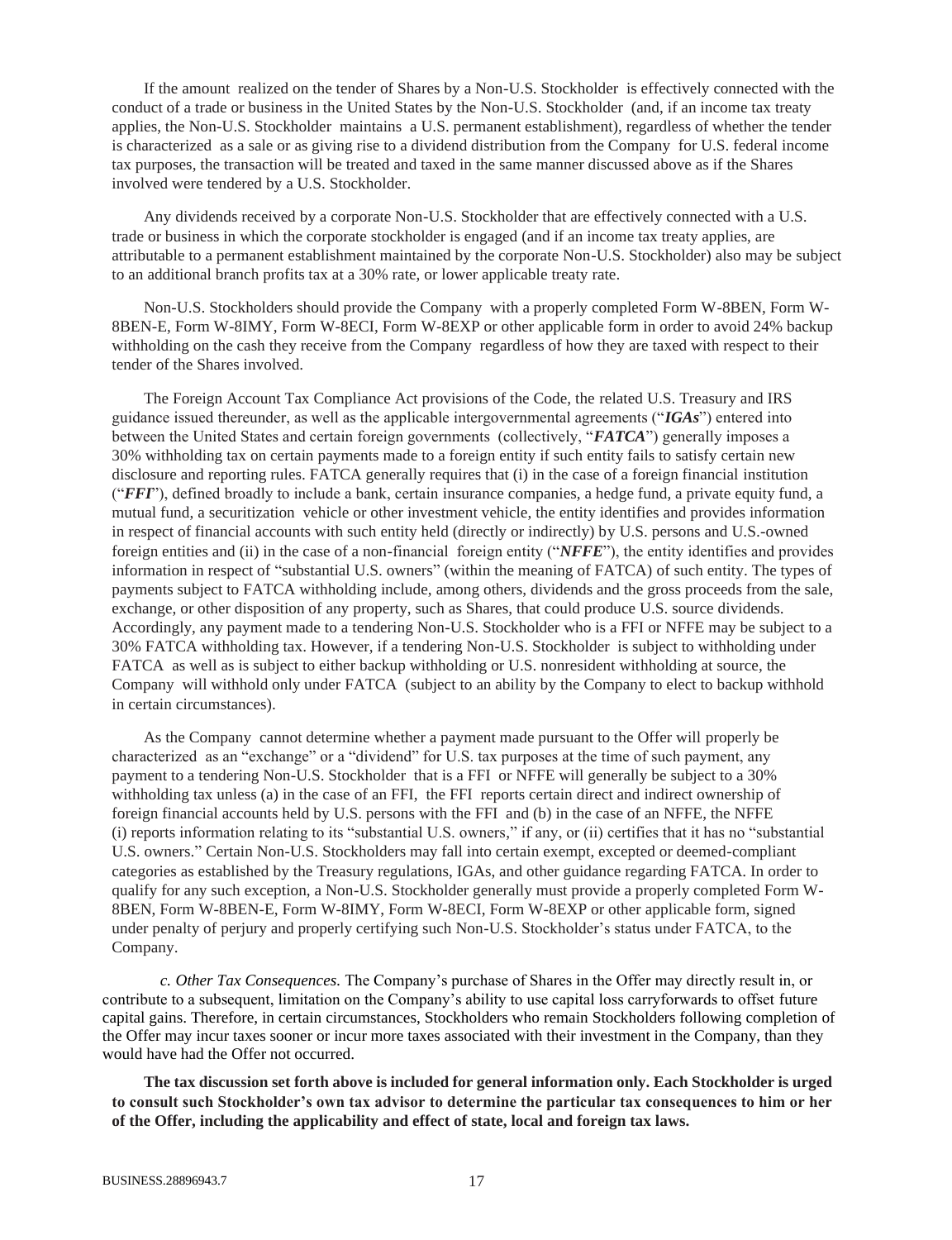#### <span id="page-17-0"></span>*14. Amendments; Extension of Tender Period; Termination.*

We reserve the right, at any time during the pendency of the Offer, to amend, supplement, extend or terminate the Offer in any respect. Without limiting the manner in which we may choose to make a public announcement of such an amendment, supplement, extension or termination, we shall have no obligation to publish, advertise or otherwise communicate any such public announcement, except as provided by applicable law (including Rules 14e-1(d) and 13e-4(e)(3) promulgated under the Exchange Act).

We may extend the period of time the Offer will be open by issuing a press release or making some other public announcement by no later than 9:00 A.M., Eastern Time, on the next business day after the Offer would have expired. Except to the extent required by applicable law (including Rule  $13e-4(f)(1)$  promulgated under the Exchange Act), we will have no obligation to extend the Offer.

## <span id="page-17-1"></span>*15. Forward Looking Statements; Miscellaneous.*

This Offer may include forward-looking statements. The forward-looking statements contained in this Offer may include statements as to:

- our future operating results;
- our business prospects and the prospects of our portfolio companies;
- the impact of the investments that we expect to make;
- the ability of our portfolio companies to achieve their objectives;
- our contractual arrangements and relationships with third parties;
- our expected financings and investments;
- the adequacy of our cash resources and working capital;
- the timing of cash flows, if any, from the operations of our portfolio companies;
- our repurchase of shares;
- actual and potential conflicts of interest with our Adviser and its affiliates;
- the dependence of our future success on the general economy and its effect on the industries in which we invest;
- the ability to qualify and maintain our qualifications as a RIC and a business development company ("BDC");
- the timing, form and amount of any distributions;
- the impact of fluctuations in interest rates on our business;
- the valuation of any investments in portfolio companies, particularly those having no liquid trading market;
- the impact of changes to generally accepted accounting principles, and the impact to us; and
- the impact of changes to tax legislation and, generally, our tax position.

In addition, words such as "anticipate," "believe," "expect" and "intend" indicate a forward-looking statement, although not all forward-looking statements include these words. The forward-looking statements contained in this Offer involve risks and uncertainties. Our actual results could differ materially from those implied or expressed in the forward-looking statements for any reason, including the factors set forth in the "Risk Factors" section of our Annual Report and subsequent quarterly reports on Form 10-Q. Other factors that could cause actual results to differ materially include:

- changes in the economy;
- risks associated with possible disruption in our operations or the economy generally due to terrorism or natural disasters; and
- future changes in laws or regulations and conditions in our operating areas.

We have based the forward-looking statements included in this Offer on information available to us on the date of this Offer, and we assume no obligation to update any such forward-looking statements. Except as required by the federal securities laws, we undertake no obligation to revise or update any forward-looking statements, whether as a result of new information, future events or otherwise. You are advised to consult any additional disclosures that we may make directly to you or through reports that we in the future may file with the SEC, including annual reports on Form 10-K, quarterly reports on Form 10-Q and current reports on Form 8-K. The forward-looking statements and projections contained in this Offer are excluded from the safe harbor protection provided by Section 27A of the Securities Act.

The Offer is not being made to, nor will we accept tenders from, or on behalf of, owners of Shares in any